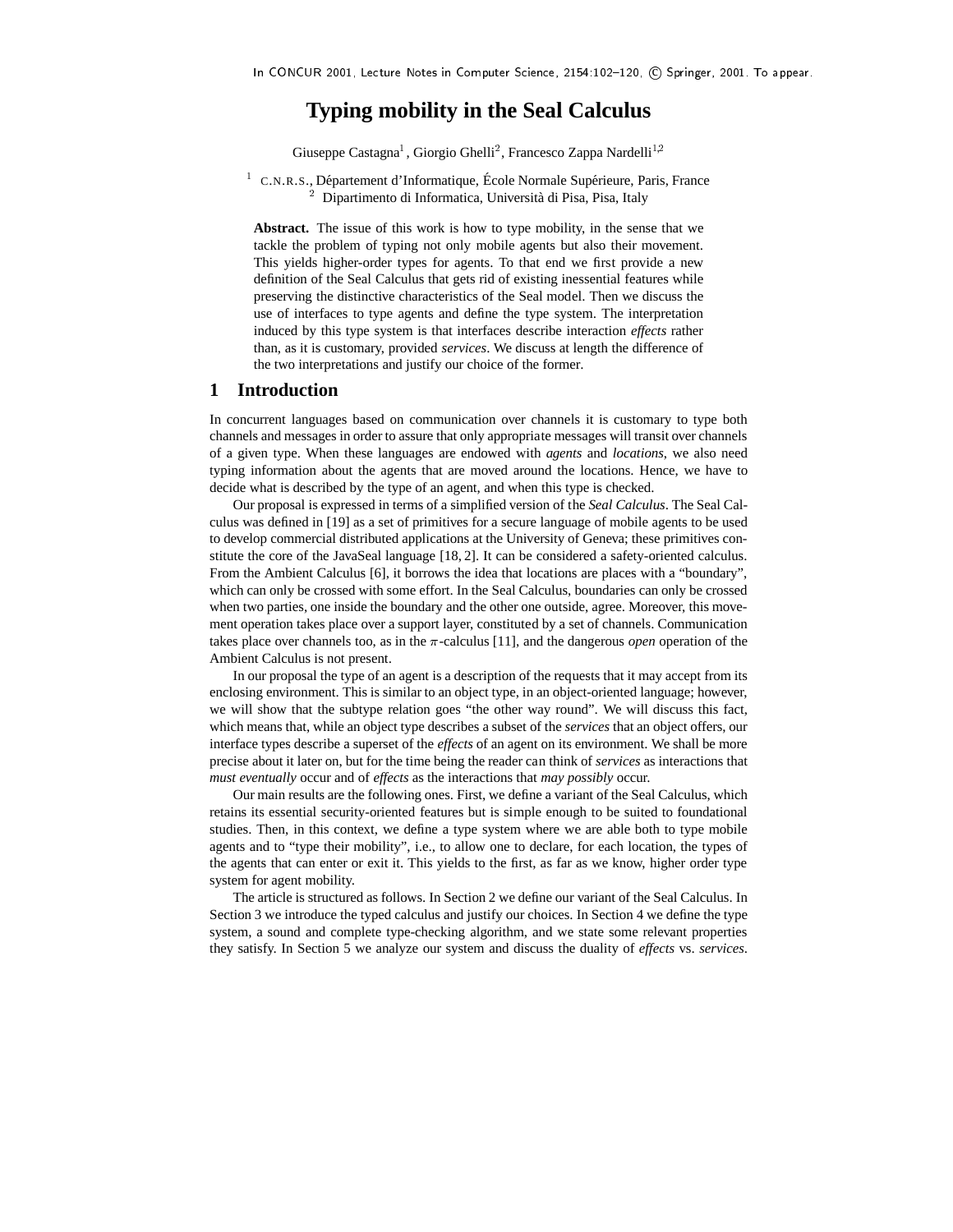Section 6 describes an example that uses the key features of our calculus, while in Section 7 we hint at how our work can be used to provide the an Java agent kernel with a minimal type system. A summary and directions for future work conclude the article.

#### **Related Work**

Many works extend the basic type systems for  $\pi$ -calculus as described in [12, 15] giving more informative types to processes. We comment those closest to our work.

Yoshida and Hennessy propose in [20] a type system for a higher-order  $\pi$ -calculus that can be used to control the effects of migrating code on local environments. The type of a process takes the form of an interface limiting the resources to which it has access, and the type at which they may be used. In their type system both input and output channels can appear in the interface, appearing strictly more expressive than the system we propose here, where input channels are only considered. However, they do not allow active agents, but only pieces of code, to be sent over a channel. When code is received it can be activated, possibly after parameter instantiation. Besides, their type system limits the application of dependent types to the instantiation of parameters, resulting in the impossibility of giving an informative type to processes in which an output operation depends on an input one.

In [8] Hennessy and Riely define  $D\pi$ , a distributed variant of the  $\pi$ -calculus where agents are "located" (i.e., "named") threads. The main difference with respect to our work is that locations cannot be nested (that is, locations are not threads), and therefore mobility in [8] consist in spawning passive code rather than migrating active agents. In [8] locations types have the form  $\log\{x_1 : T_1, \ldots, x_n : T_n\}$  where  $x_i$ 's are channels belonging to the location (they are located resources and as such  $D\pi$  is much closer to the Seal Calculus as defined in [19], than to the version we introduce here: see Footnote 2). These types are syntactically very close to those we introduce here for Seal but they have different use. Location types in [8] are intended both to describe the *effects* provided by a location and to regulate access to them (they work as *views* in databases). Thus they embrace an object-oriented perspective (location types are subtyped as record types) without fully assuming it (interface describe *effects* rather than *services*<sup>1</sup>; the difference between the *effect* and the *service* perspectives is broadly discussed in Section 5).

Types for locations have been extensively studied in a series of papers [7, 5, 4] on the Ambient Calculus. Seal Calculus differs from Ambient Calculus in many aspects: seals cannot be opened (i.e. they boundaries cannot be dissolved), many channels exist, and moves are performed *objectively* (i.e., agents are passively moved by their environment) rather than *subjectively* (i.e., agents autonomously decide to move to a different location) —according to the terminology of [6]. From this work's viewpoint the prominent difference between Ambient and Seal Calculus is that the former does not provide an explicit "physical" support for mobility, while in the latter this support is provided by channels. In other words while in Ambients mobility take place on some unmaterialized *ætheral* transport medium, in Seal the medium is materialized by channels. Therefore the main novelty of this work is that not only we type locations (agents or seals), but we also type mobility (more precisely, its support). In some sense we introduce higher-order typing: while in Ambient Calculus an agent can not discriminate which agents can traverse its boundaries, this is possible in our type system. For the same reason we can make a mobile location become immobile, while this is not possible in the cited works on Ambient Calculus. Moreover, the mobility model of Ambient Calculus had to be extended with objective moves in [4], since the interaction of subjective moves with the *open* operation tends to produce typings where every ambient is typed as mobile. We show here that the mobility model of Seal Calculus is free from this problem.

 $1$  This is to solve the type dependency problem we describe in Section 4.1.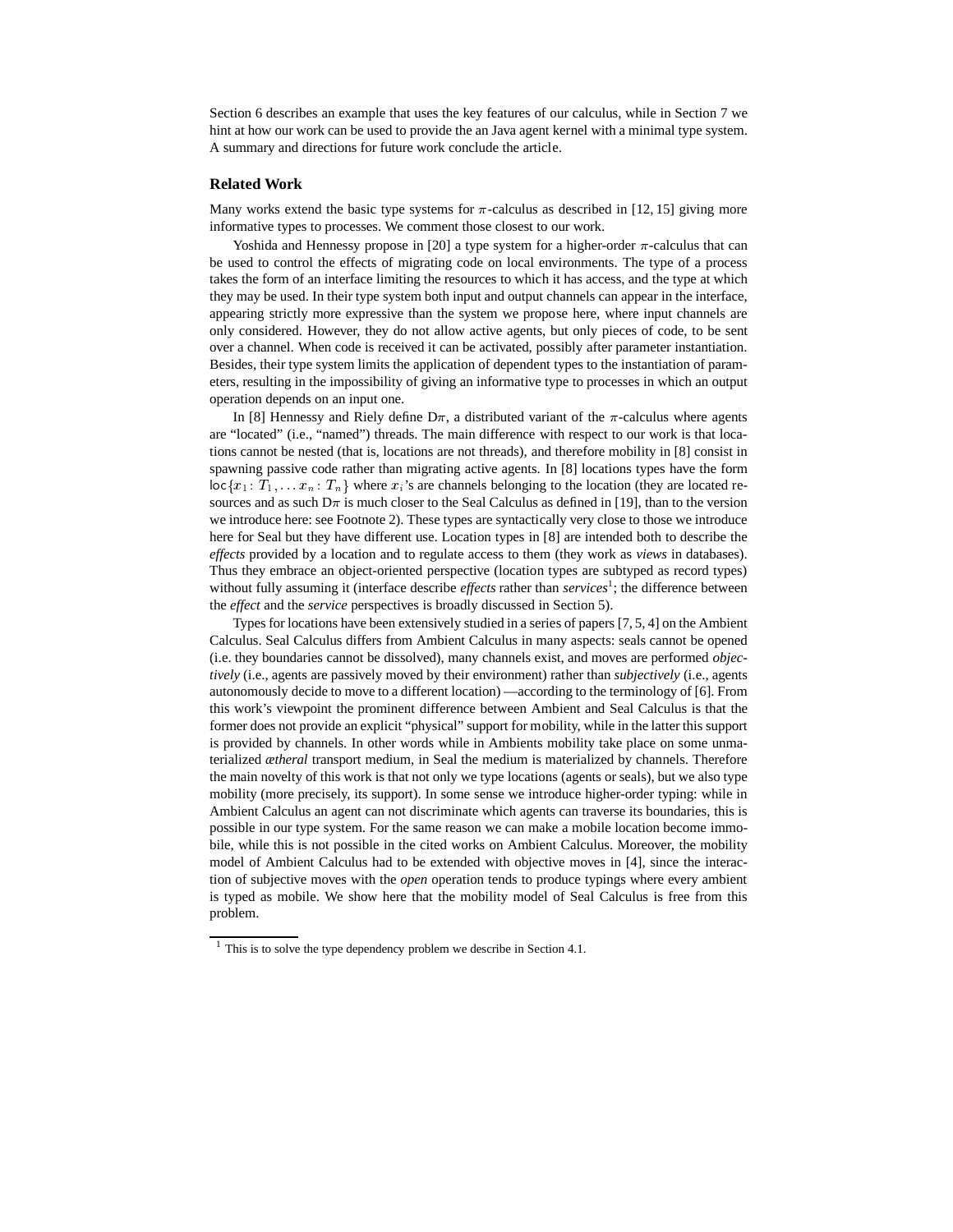## **2 Revising Untyped Seal Calculus**

Seal Calculus is basically a π-calculus extended with *nested named locations* (dubbed *seals*) and mobility primitives. In Seal, interaction consists of synchronous communication of a value or of a whole seal. Both forms of interaction take place over named channels. Thus, mobility is obtained by communicating a seal on a channel. The existence of separate locations constraints the possible interactions: a channel can only allow interactions either among processes in the same seal, or among processes in two seals that are in parent-child relationship.

Two basic security principles underlay the design of the Seal Calculus: first, each seal must be able to control all interactions of its children, both with the outside world and one with the other; second, each seal must have total control over its name-space and therefore must determine the names of its children.

Besides these two basic features the Seal Calculus defined in [19] included some other features dictated by implementation issues. More precisely the calculus in [19] allowed seal duplication and destruction, and a strictly regulated access to remote channels<sup>2</sup>.

In what follows we define a lighter version of Seal where seal creation and destruction is not possible and the access to remote channels is replaced by the introduction of shared channels<sup>3</sup>.

The syntax of the language (parametric on an infinite set of *names*, ranged over by  $u, v, x, y$ , and  $z$ ) is defined as follows:

| <b>Processes</b>                                           | <b>Actions</b>                                 | <b>Locations</b>     |
|------------------------------------------------------------|------------------------------------------------|----------------------|
| $P := 0$<br>inactivity                                     | $\alpha := x^{\eta}(y)$ input                  | $\eta ::= * local$   |
| $\mid P \mid P$ composition                                | $\left  \overline{x}^{\eta}(y) \right $ output | $\uparrow$ up        |
| $\vert P \vert$ replication                                | $\overline{x}^{\eta} \{y\}$ send               | $\vert z \vert$ down |
| $ \psi(x) $ restriction                                    | $\left  x^n \right\{y\}$ receive               |                      |
| $\begin{vmatrix} \alpha & P & \text{action} \end{vmatrix}$ |                                                |                      |
| $\mid x[P]$<br>seal                                        |                                                |                      |

The first five process constructs have the same meaning as in the  $\pi$ -calculus, namely: the 0 process does nothing, the composition  $P \nvert Q$  denotes two processes P and Q running in parallel, the replication ! P unleashes an unbounded number of copies of P, the restriction  $(\nu x)P$  introduces a new name  $x$  and limits its scope to  $P$  (the scoping is lexical), and the prefix allows one to construct complex processes using the base actions  $\alpha$ . A seal  $x[P]$  is the representation in the syntax of a place named  $x$  that is delimited by boundaries and where the computation  $P$  takes place. The bare syntax of processes is the same as Ambient Calculus.

The basic computational steps in Seal are *communication* and *movement*. Communications (inputs/outputs on channels) are as in  $\pi$ -calculus with the only difference that channel names are super-scripted by location denotations. These are either  $\ast$ , or  $\uparrow$ , or  $z$ , and denote respectively the current seal (i.e. the seal where the action occurs), the parent seal, and a child-seal named  $z$ . Thus an action on  $x^*$  synchronizes only with local processes,  $x^{\uparrow}$  means that x is a channel shared between the current seal and the parent seal and that actions on it will synchronize with processes in the parent, and finally the shared channel  $x^2$  admits interactions between the current seal and a child-seal named <sup>z</sup>. These interactions are expressed by the first three rules in Figure 1.

Mobility is achieved in a similar way: seal bodies, rather than names, are moved over channels. It should be remarked that, contrary to input, receive is not a binding action:  $y$  is free in  $x^{\eta} \{y\}$ . A seal identified by its name is sent over a localized named channel: the seal together

 $2 \text{ In } [19]$  channels are considered as resources. Each channel belongs to one and only one seal. Some syntactic constructs allow the owner of a channel to regulate remote accesses to it and, thus, to control both remote communication and mobility.

<sup>&</sup>lt;sup>3</sup> A similar solution was independently proposed for a calculus without agent mobility in [17].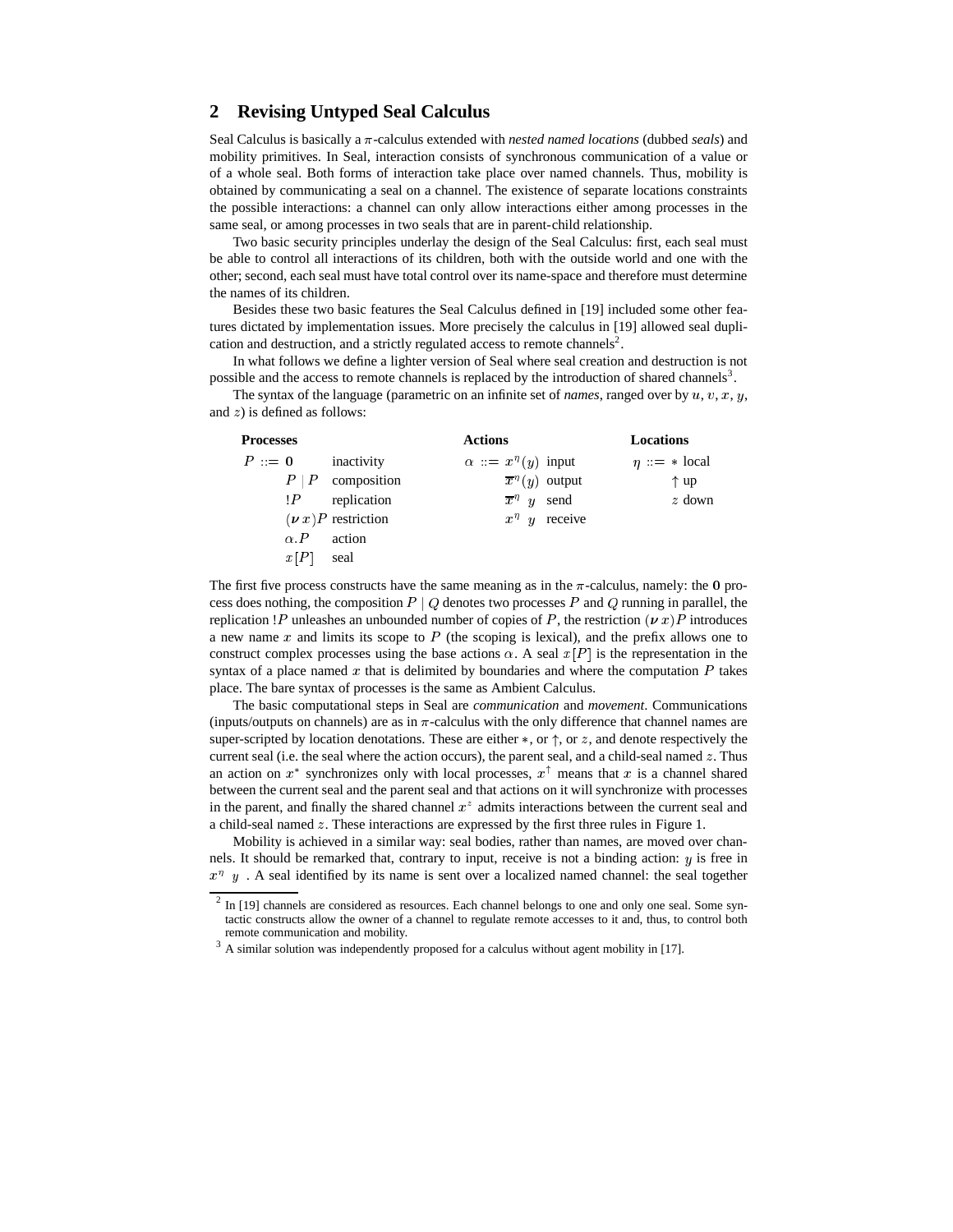| $x^*(u)$ . $P   \overline{x}^*(v)$ . $Q \rightarrow P\{^v\}_u   Q$                                                | (write local) |
|-------------------------------------------------------------------------------------------------------------------|---------------|
| $x^y(u)$ . $P \mid y[\overline{x}^{\uparrow}(v) \cdot Q \mid R] \rightarrow P\{^v\}'_u\} \mid y[Q \mid R]$        | (write out)   |
| $\overline{x}^y(v)$ . $P \mid y[x^{\uparrow}(u) \cdot Q \mid R] \rightarrow P \mid y[Q\{^v/a\} \mid R]$           | (write in)    |
| $x^*\{u\}$ . $P   \overline{x}^*\{v\}$ . $Q   v[R] \rightarrow P   u[R]   Q$                                      | (move local)  |
| $x^y \setminus u$ , $P   y[\overline{x}^{\uparrow} \setminus v$ , $Q   v[R]   S] \rightarrow P   u[R]   y[Q   S]$ | (move out)    |
| $\overline{x}^y \{v\}$ , $P   v[R]   y[x^{\uparrow} \{u\}$ , $Q   S] \rightarrow P   y[Q   S   u[R]]$             | (move in)     |

**Fig. 1.** Reduction rules.

with its contents will disappear from the location of the sending processes and will reappear in the location of the receiving process. The receiving process can give a new name to the received seal: seal names are seen as local pointers to the location, and the actual name of a seal makes no sense outside the current location. Thus the action  $\overline{x}^{\eta} \{y\}$  sends the body of the seal named y over the channel  $x^{\eta}$ , while  $x^{\eta} \{y\}$  waits for a body on  $x^{\eta}$  and reactivates it as a seal named y. The precise semantics is given by the last three rules in Figure 1.

As customary, reduction uses structural congruence  $\equiv$  that is the smallest congruence that is a commutative monoid with operation  $\parallel$  and unit 0, and is closed for the following rules:

| $P \equiv P   P$                         | $(\nu x)0 \equiv 0$ | $(\nu x)(P \mid Q) \equiv P \mid (\nu x)Q$ for $x \notin fn(P)$ |                |
|------------------------------------------|---------------------|-----------------------------------------------------------------|----------------|
| $(\nu x)(\nu y)P \equiv (\nu y)(\nu x)P$ |                     | $(\nu x)y[P] \equiv y[(\nu x)P]$                                | for $x \neq y$ |

The reduction semantics is completed by standard rules for context and congruence:

| $P \rightarrow Q \Rightarrow (P   R) \rightarrow (Q   R)$ | $P \rightarrow Q \Rightarrow (\nu x)P \rightarrow (\nu x)Q$                         |
|-----------------------------------------------------------|-------------------------------------------------------------------------------------|
| $P \rightarrow Q \Rightarrow u[P] \rightarrow u[Q]$       | $P \equiv P' \land P' \rightarrow Q' \land Q' \equiv Q \Rightarrow P \rightarrow Q$ |

## **3 Typing Mobility**

In the introduction we anticipated that our solution for typing mobility was to type the transport media of mobility, that is, channels. We follow the standard  $\pi$ -calculus solution to type channels: a channel named x has type Ch  $V$  if  $V$  is the type of the *values* allowed to transit over  $x$ . We saw that in Seal channels are used both for communication (in which case they transport *messages*, i.e., base values, or names) and mobility (in which case they transport *agents*, i.e., seal bodies).

It is easy to type base values (in this work the only base values we consider are synchronization messages typed by Shh) and we just saw how to type channel names. So to define  $V$  we still have to define the type A of agents and, consequently, the type Id A of names denoting agents of type (more precisely, of interface) A.

#### **3.1 Intuition about interfaces**

Seals are named agents. The idea is to type them by describing all interactions a seal may have with the surrounding environment. We know that such interactions have to take place over the channels that cross the seal boundary. Thus these channels partially specify the interaction protocol of an agent. Keeping track of the set of upward communications (that is, communications with the parent) that a seal may establish can be statically achieved by keeping track of the channels that would be employed: this gives rise to a notion of interface of an agent as a set of *upward channels* (i.e., characterized by  $\uparrow$  locations). Actually not all the upward channels are interesting for describing the interaction protocol of a seal. Those the seal is listening on suffice:

*The* interface *of a seal is the set of upward channels that the process local to the seal may be listening on, with the type expected from interactions on them.*

We will discuss this choice later on (see Sections 4.1 and 5) but, for the moment, to see why such a definition is sensible we can consider as an example a networked machine. For the outer world the interface of such a machine —the description of how it is possible to interact with it— is given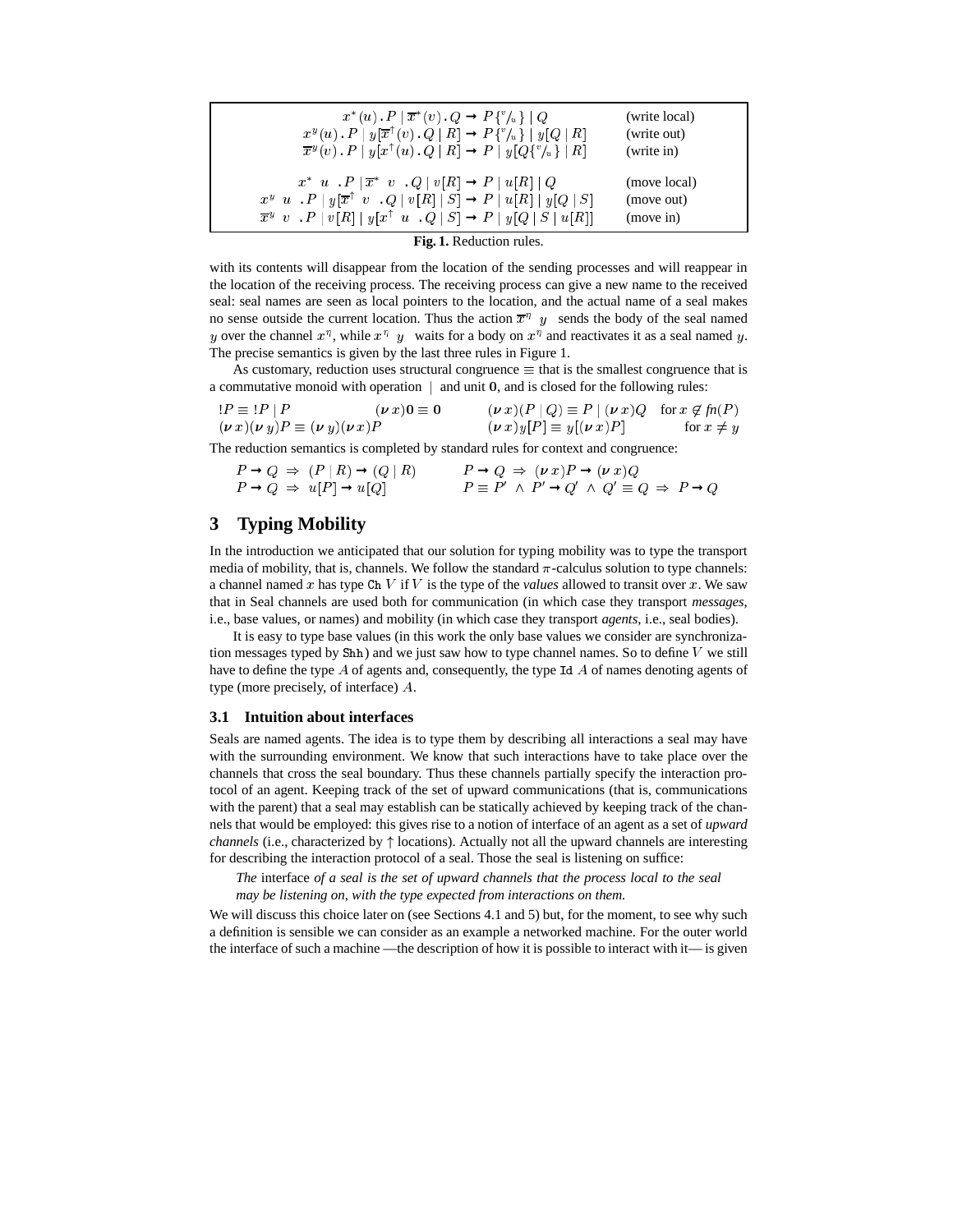by the set of ports on which a dæmon is listening, together with the type of messages that will be accepted on them. So the interface of a machine can be described as a set of pairs (*port*:*type*). For example in our system a typical ftp and mail server would be characterized by a type of the following form  $[21:ftp; 23:telnet; 79:fnqer; 110:pop3; 143:imap; \ldots]$ . Similarly, if you consider a seal as an object, then a process contained in it that listens on a upward channel  $x^{\uparrow}$  can be assimilated to a method associated with a message  $x$ . In other words the sending of a message m with argument v to an object x (that is,  $x \cdot m(v)$  in Java syntax) can be modeled in Seal by the action  $\overline{m}^x(v)$ , which would be allowed, in our type system, by a pair  $m:M$  in the type of the seal <sup>x</sup>.

Hence, we consider interfaces such as  $[x_1:\text{Shh}; x_2:\text{Ch } V; x_3:A; x_4:\text{Id } A]$  that characterizes agents that may: 1) synchronize with an input operation on the upward channel  $x_1$ ; 2) read over  $x_2$  a channel name of type Ch  $V$  (the name of a channel that transports messages of type  $V$ ); 3) receive over  $x_3$  a seal whose interface is  $A$ ; 4) read over  $x_4$  a seal name of type Id A. It is important to stress the difference between what can be transmitted over  $x_3$  and  $x_4$ , respectively seals and seal names: the former requires mobility primitives, the latter communication primitives.

#### **3.2 Syntax**

The syntax of the types is reported in the following table.

| <b>Types</b>       |                      | <b>Annotations</b>                                                |                    |
|--------------------|----------------------|-------------------------------------------------------------------|--------------------|
| $V ::= M$ messages | $\parallel$ A agents | $Z ::= \cap$<br>$\overline{\phantom{a}}$ $\overline{\phantom{a}}$ | mobile<br>immobile |

**Message Types** Interfaces

 $M ::=$  Shh silent  $A ::= [x_1 : V_1; \cdots; x_n : V_n]$  agents  $\vert$  Ch  $V$  channel names  $\vert$  Id<sup>Z</sup>A agent names

There are four syntactic categories in the type syntax,  $V, M, Z$ , and A respectively denoting types, message types, mobility annotations and agents. In the previous section we informally described three of them, omitting annotations. Let us see them all in more detail:

- $V:$  Types V classify *values*, that is computational entities that can be sent over a channel. While in  $\pi$ -calculus values are just channel names, in Seal we have both messages (classified by message types  $M$ ) —which includes base values, channel names and agent names— and seals (more precisely seal's bodies, classified by interfaces A).
- <sup>M</sup>: Message types <sup>M</sup> classify *messages*, that is entities that can be *communicated* (sent by an i/o operation) over channels. A message can be either a synchronization message (without any content) of type Shh, or a name. In the syntax there is no distinction between channel names and seal names. This distinction is done at the type level: if  $x :$  Ch  $V$ , then  $x$  is the name of a channel that transports values of type V; if  $x : \text{Id}^2 A$ , then x is the name of a seal with interface A and with mobility attribute <sup>Z</sup>.
- $Z$ : On the lines of [4] we use mobility attributes to specify elemental mobility properties of seals: a  $\sim$  attribute characterizes a mobile seal, while a  $\vee$  attribute characterizes an immobile one. Being able to discriminate between mobile and immobile agents is one of the simplest properties related to mobility. Contrary to what happens in [4], adding this feature does not require any syntax modification for Seal.
- A: Interfaces A classify the *agents* of the calculus, keeping track of their interface. The notation  $[x_1:V_1;\dots; x_n:V_n]$  is used to record the information about the interface of an agent. It is syntactic sugar for a set of pairs *channel name* : *type*, that represent a functional relation. If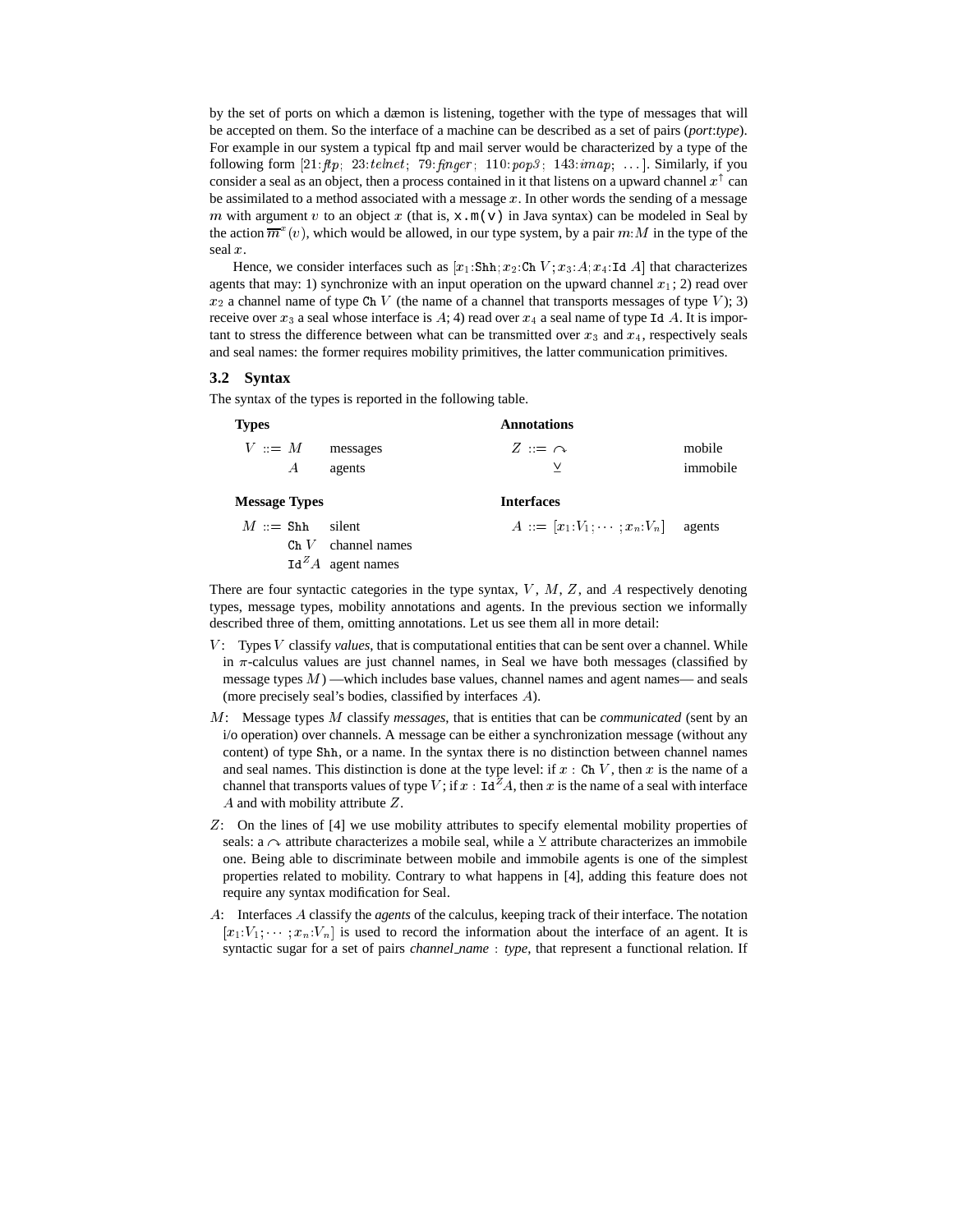a process has this interface, then it can be enclosed in an agent with the same interface, that is whose name has type  $Id^2[x_1:V_1;\cdots;x_n:V_n]$ . This agent may listen from the upward level only on channels  $x_1, \ldots, x_n$ .

The introduction of types requires a minimal modification to the syntax of the untyped calculus of Section 2. We have to add (message) type annotations to the two binders of the language:  $(\nu x:M)$  and  $x^{\eta}(y:M)$ , and to redefine free names *fn* as follows.

 $fn(x) = \{x\}$   $fn((\nu x:M)P) = (fn(P) \setminus \{x\}) \cup fn(M)$   $fn(\uparrow) = fn(*) = fn(\text{Shh}) = \emptyset$  $f_n(x^n(y:M).P) = (f_n(P) \setminus \{y\}) \cup f_n(M) \cup f_n(\eta) \cup \{x\}$  fn(Id A) =  $f_n(A)$  $fn([x_1:V_1; \ldots; x_n:V_n]) = \{x_1, \ldots, x_n\} \cup fn(V_1) \cup \cdots \cup fn(V_n)$  *fn*(Ch V) = *fn*(V)

The rule of structural congruence that swaps binders has to be changed too

$$
(\nu x:M)(\nu y:M')P \equiv (\nu y:M')(\nu x:M)P \quad \text{for } x \notin f_n(M') \land y \notin f_n(M) \land x \neq y
$$

The reduction rules as well as the other rules and definitions are unchanged.

## **4 The Type System**

In this section we define the type system we informally described in the previous section. However, before that, we need to add a last ingredient in order to deal with the technical problem of type dependencies.

#### **4.1 Type dependencies**

The notion of interface introduces names of the calculus at the type level. Since names are first order terms, type dependencies may arise. Consider for example the following terms.

$$
P' = x^*(y:\mathtt{Ch}\ M).y^\uparrow(z:M) \qquad P = \overline{x}^*(w) \mid P'
$$

 $P'$  offers upwards input on channel y. Hence, a naive syntax based analysis would associate  $P'$ and  $P$  with the interface  $[y:M]$ , producing the following typing judgment:

$$
x:\operatorname{Ch}(\operatorname{Ch} M), y:\operatorname{Ch} M, w:\operatorname{Ch} M \vdash P:[y:M].
$$

However, the process  $P$  may perform an internal reduction on the channel  $x$ , and then it would offer upwards input on channel  $w$ , hence changing its interface type:

$$
\frac{\overline{x}^*(w) \mid x^*(y:\mathtt{Ch}(M), y^\uparrow(z:M))}{[y:M]} \rightarrow \psi^\uparrow(z:M)
$$

This is the recurrent problem when trying to define non-trivial channel-based types for processes: to solve it one may consider using dependent types and deal explicitly with types that change during computation. Dependent types work fine for calculi where the notion of interaction is syntactically well-determined, as in  $\lambda$ -calculus. Unfortunately in process calculi, where interaction is a consequence of parallel composition (which admits arbitrary rearrangements of sub-terms), all the tries are somewhat unsatisfactory: they are usually restricted to a subset of the calculus, allowing dependent types only in particular, well-determined constructions [20].

Following a suggestion of Davide Sangiorgi, we decide to disallow input action on names bound by an input action. In this way interfaces cannot change during reduction: for example the process  $P$  above is not well-typed, since  $y$  is first bound by an input on  $x$  and then used to perform an input from  $\uparrow$ .

To make the type system uniform, we impose this condition on all the input operation, not only on the input operations from  $\uparrow$ , which are the only ones determining the interface.

There is no harm in doing that since this restriction does not limit the expressive power of the calculus: besides being theoretically well studied (see for example [10]), nearly all program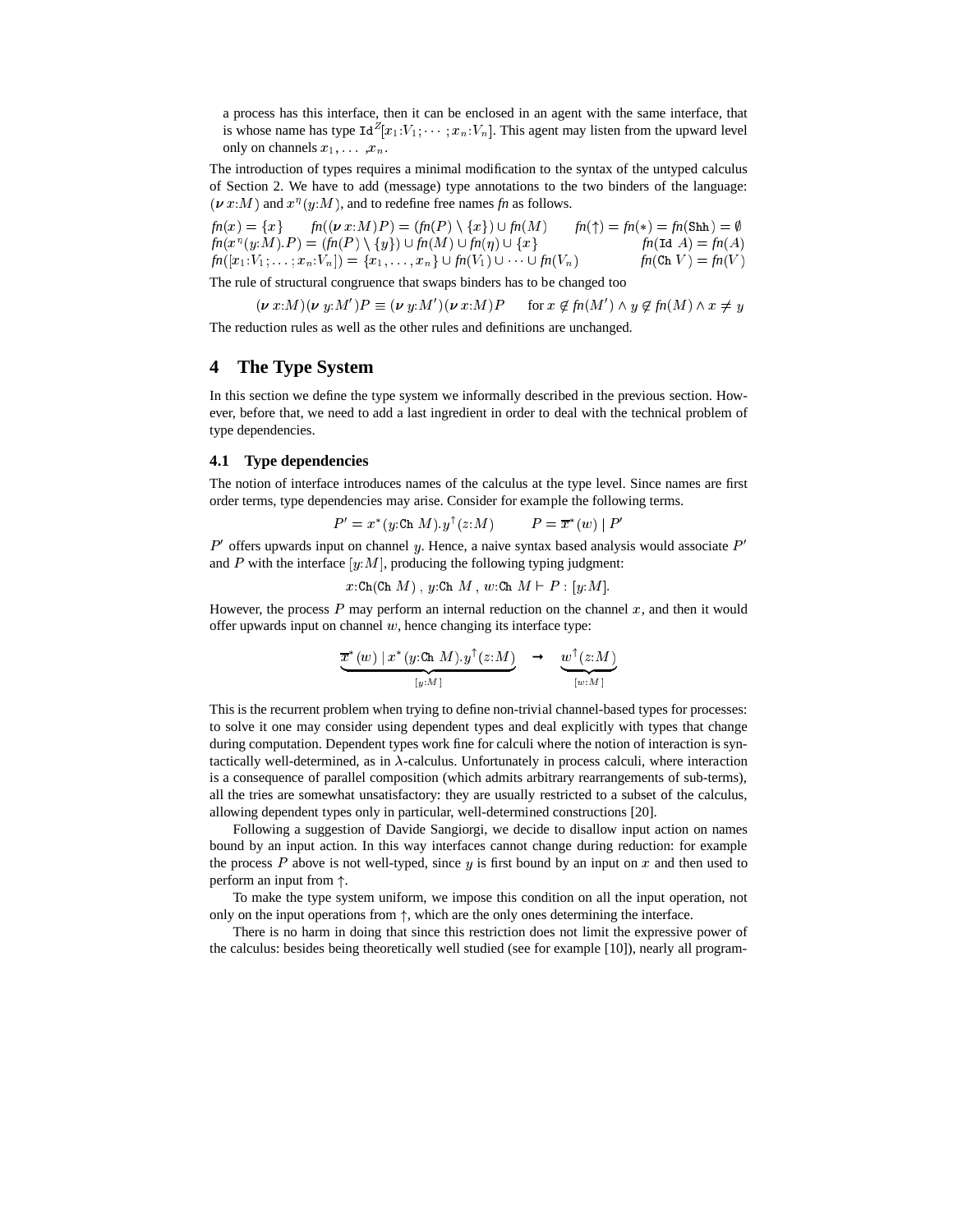ming languages based on  $\pi$ -calculus impose this constraint, while programs written in concurrent languages that do not, mostly seem to obey to the same condition.

## **4.2 Typing rules**

Judgments have the form  $\Gamma \vdash_{\Xi} \Im$ , where  $\Im$  is either  $\diamond$ , or  $V$ , or  $x : M$ , or  $P : A$ . The pair  $\Gamma, \Xi$ will be referred to as *typing environment* and the judgments have the following standard meaning:

| $\Gamma \vdash \equiv \diamond$ | well-formed environment                        | $\Gamma \vdash \vDash V$ | well-formed type                                    |
|---------------------------------|------------------------------------------------|--------------------------|-----------------------------------------------------|
|                                 | $\Gamma \vdash_{\Xi} x:M$ x has message type M |                          | $\Gamma \vdash_{\Xi} P : A \quad P$ has interface A |

 $\Gamma$  is a function (actually, an ordered list) that assigns types to names. At the same time, we need some machinery to enforce the restriction on input channels we described above, that is, that only names *not* bound by an input action (i.e., names introduced by  $\nu$ ) are used to perform input operations. Thus we use the set of names  $\varXi$  to record the  $\nu$  -introduced names:

$$
\Gamma ::= \varnothing \mid \Gamma, x : M \qquad \qquad \Xi ::= \varnothing \mid \Xi, x
$$

The typing and subtyping rules are:

| (Env Empty) (Env Add)                                                                                                                                                                                                                                                                           |                                                                         |        | (Env Add Xi) |                                                                                                                                                                                                                                                                                                                                                                                                                                                                    |
|-------------------------------------------------------------------------------------------------------------------------------------------------------------------------------------------------------------------------------------------------------------------------------------------------|-------------------------------------------------------------------------|--------|--------------|--------------------------------------------------------------------------------------------------------------------------------------------------------------------------------------------------------------------------------------------------------------------------------------------------------------------------------------------------------------------------------------------------------------------------------------------------------------------|
| $\overline{\varnothing \vdash_{\varnothing} \varphi}$ $\overline{\Gamma \vdash_{\varnothing} M \vdash_{\varnothing} \varphi}$ $x \notin \text{dom}(T, \varXi)$                                                                                                                                  |                                                                         |        |              | $\frac{\Gamma\vdash_{\varXi} M}{\Gamma,x:M\vdash_{\varXi,x} \diamond}\qquad x\notin\text{dom}(\Gamma)$                                                                                                                                                                                                                                                                                                                                                             |
|                                                                                                                                                                                                                                                                                                 |                                                                         |        |              |                                                                                                                                                                                                                                                                                                                                                                                                                                                                    |
| (Type Shh) (Type Id) (Type Ch) (Type Interface)                                                                                                                                                                                                                                                 |                                                                         |        |              |                                                                                                                                                                                                                                                                                                                                                                                                                                                                    |
|                                                                                                                                                                                                                                                                                                 |                                                                         |        |              | $\frac{\varGamma\vdash_\varXi \diamond}{\varGamma\vdash_\varXi \text{Shh}} \quad \frac{\varGamma\vdash_\varXi A}{\varGamma\vdash_\varXi \text{Id}^\mathbb{Z} A} \quad \frac{\varGamma\vdash_\varXi V}{\varGamma\vdash_\varXi \text{Ch }V} \quad \frac{\varGamma\vdash_{\varXi \diamond} \forall i\!\in\!\!1 n\;\varGamma\vdash_\varXi\ x_i\!:\!\mathrm{Ch } \ V_i\ x_i\!\in\!\mathrm{dom}(\varXi)}{\varGamma\vdash_\varXi \ [x_1\!:\!\!V_1,\ldots,x_n\!:\!\!V_n]}$ |
| (Var)                                                                                                                                                                                                                                                                                           | (Dead) (Par)                                                            |        |              | (Bang)                                                                                                                                                                                                                                                                                                                                                                                                                                                             |
| $\frac{\Gamma\vdash_\Xi\circ}{\Gamma\vdash_\Xi x:\Gamma(x)}\qquad \frac{\Gamma\vdash_\Xi\circ}{\Gamma\vdash_\Xi 0:[ } \qquad \frac{\Gamma\vdash_\Xi P_1:A\qquad \Gamma\vdash_\Xi P_2:A}{\Gamma\vdash_\Xi P_1\mid P_2:A}\qquad \frac{\Gamma\vdash_\Xi P:A}{\Gamma\vdash_\Xi\cdot P_1\mid P_2:A}$ |                                                                         |        |              |                                                                                                                                                                                                                                                                                                                                                                                                                                                                    |
| (Res)                                                                                                                                                                                                                                                                                           |                                                                         | (Seal) |              |                                                                                                                                                                                                                                                                                                                                                                                                                                                                    |
| $\frac{\Gamma,\,x:M\vdash_{\Xi,\,x} P:A}{\Gamma\vdash_{\Xi} (\nu\,x:M)P:A}\qquad x\notin\!fn(A)\qquad\qquad \frac{\Gamma\vdash_{\Xi} x:\mathrm{Id}^ZA\quad\Gamma\vdash_{\Xi} P:A}{\Gamma\vdash_{\Xi} x[P]: ]}$                                                                                  |                                                                         |        |              |                                                                                                                                                                                                                                                                                                                                                                                                                                                                    |
| (Output Local)                                                                                                                                                                                                                                                                                  |                                                                         |        |              |                                                                                                                                                                                                                                                                                                                                                                                                                                                                    |
| $\frac{\Gamma \vdash_{\Xi} x : \mathtt{Ch}\stackrel{\cdot}{M} \qquad \Gamma \vdash_{\Xi} y : M \qquad \Gamma \vdash_{\Xi} P : A}{P \vdash_{\neg x^*(a) \vdash D \dashv A}}$                                                                                                                     | $\Gamma \vdash_{\Xi} \overline{x}^*(y) . P : A$                         |        |              |                                                                                                                                                                                                                                                                                                                                                                                                                                                                    |
| (Input Local)                                                                                                                                                                                                                                                                                   |                                                                         |        |              |                                                                                                                                                                                                                                                                                                                                                                                                                                                                    |
|                                                                                                                                                                                                                                                                                                 |                                                                         |        |              |                                                                                                                                                                                                                                                                                                                                                                                                                                                                    |
| $\frac{\Gamma\vdash_{\Xi} x : \text{Ch }M\qquad \Gamma, y : M\vdash_{\Xi} P : A}{\Gamma\vdash_{\Xi} x^*(y : M).P : A} \qquad x \in \text{dom}(\Xi)$                                                                                                                                             |                                                                         |        |              |                                                                                                                                                                                                                                                                                                                                                                                                                                                                    |
| (Output Up)                                                                                                                                                                                                                                                                                     |                                                                         |        |              |                                                                                                                                                                                                                                                                                                                                                                                                                                                                    |
| $\frac{\Gamma\vdash_{\Xi} x:\mathrm{Ch}\;M\qquad \Gamma\vdash_{\Xi} y:M\qquad \Gamma\vdash_{\Xi} P:A}{\Gamma\vdash_{\Xi}\overline{x}\upharpoonright(u)\;P\cdot A}$                                                                                                                              |                                                                         |        |              |                                                                                                                                                                                                                                                                                                                                                                                                                                                                    |
|                                                                                                                                                                                                                                                                                                 | $\overline{\Gamma \vdash_{\Xi} \overline{x}^{\uparrow}(y) \cdot P : A}$ |        |              |                                                                                                                                                                                                                                                                                                                                                                                                                                                                    |
| (Input Up)                                                                                                                                                                                                                                                                                      |                                                                         |        |              |                                                                                                                                                                                                                                                                                                                                                                                                                                                                    |
| $\frac{\Gamma\vdash_{\varXi} x : \mathtt{Ch}\; M\qquad \Gamma, y : M\vdash_{\varXi} P : A}{\Gamma\vdash_{\varXi} x^{\uparrow}(y : M).P : (A\oplus[x:M])} \qquad x\in\text{dom}(\varXi)$                                                                                                         |                                                                         |        |              |                                                                                                                                                                                                                                                                                                                                                                                                                                                                    |
| (Output Down)                                                                                                                                                                                                                                                                                   |                                                                         |        |              |                                                                                                                                                                                                                                                                                                                                                                                                                                                                    |
| $\frac{\Gamma\vdash_{\Xi} z:\mathrm{Id}^ZA'\quad\Gamma\vdash y:M\quad\Gamma\vdash_{\Xi} P:A}{\Gamma\vdash_{\Xi} \overline{x}^z(y).P:A}\qquad (x:M)\in A'$                                                                                                                                       |                                                                         |        |              |                                                                                                                                                                                                                                                                                                                                                                                                                                                                    |
|                                                                                                                                                                                                                                                                                                 |                                                                         |        |              |                                                                                                                                                                                                                                                                                                                                                                                                                                                                    |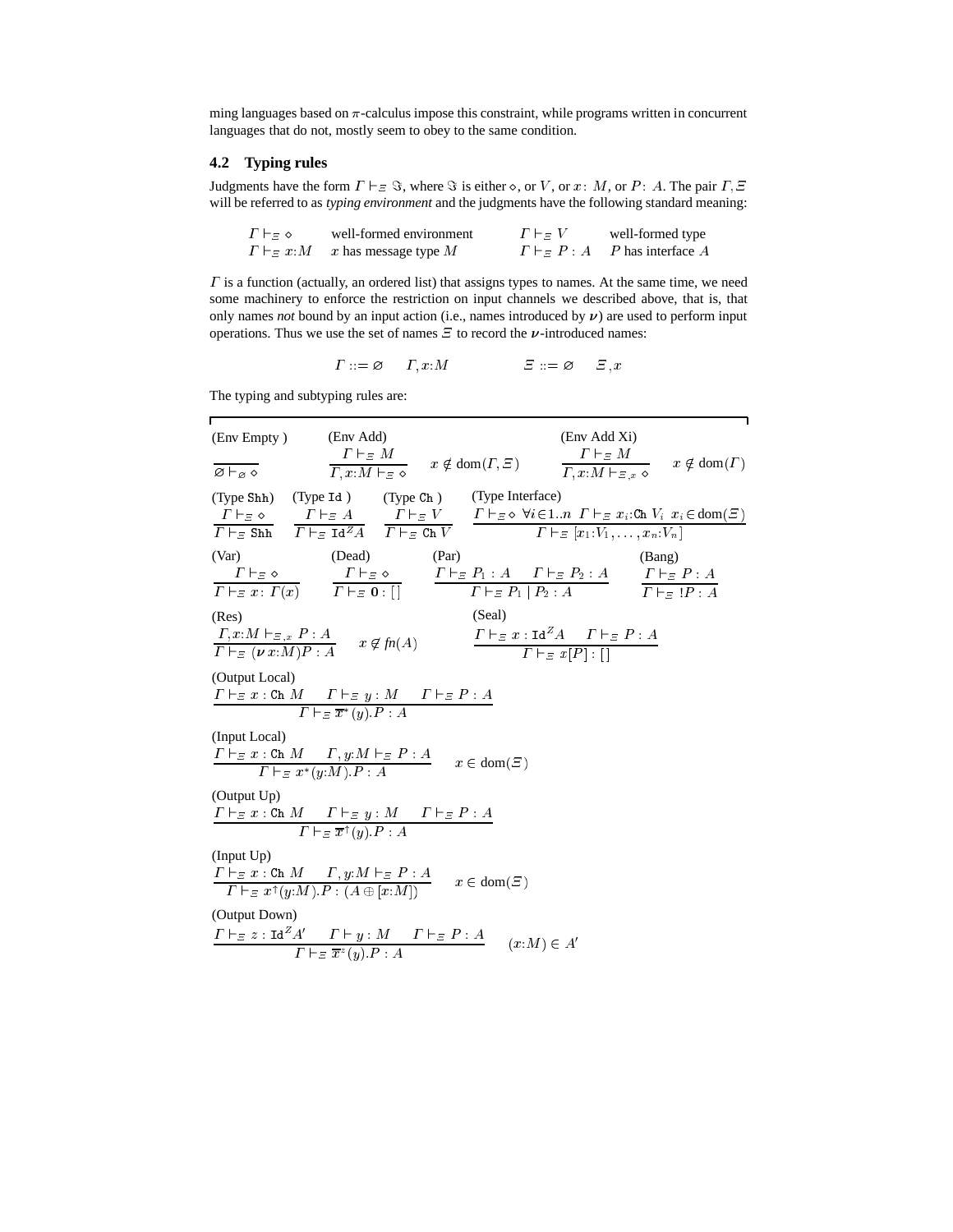| (Input Down)                                                                                                                                                                                                                                                                                                                                                                   |
|--------------------------------------------------------------------------------------------------------------------------------------------------------------------------------------------------------------------------------------------------------------------------------------------------------------------------------------------------------------------------------|
| $\frac{\varGamma\vdash_{\varXi} z:\mathrm{Id}^ZA'\quad\varGamma\vdash_{\varXi} x:\mathrm{Ch}\;M\quad\varGamma,y:M\vdash_{\varXi} P:A}{\stackrel{\tau\vdash_{\varXi} \vdash_{\varGamma} x:\lambda\vdash_{\varGamma} x\land\varGamma\vdash_{\varGamma} A}{\cdot\;\varGamma\vdash_{\varGamma} x\land\varGamma\vdash_{\varGamma} x\land\varGamma}}\qquad x\in\mathrm{dom}(\varXi)$ |
| $\Gamma \vdash_{\Xi} x^{\overline{z}}(y:M) \cdot P : A$                                                                                                                                                                                                                                                                                                                        |
| (Rev Local)                                                                                                                                                                                                                                                                                                                                                                    |
| $\frac{\Gamma \vdash_{\Xi} x : \texttt{Ch} \ A \qquad \Gamma \vdash_{\Xi} y : \texttt{Id}^Z A \qquad \Gamma \vdash_{\Xi} P : A'}{\Gamma \vdash_{\Xi} x^* \{y\} \cdot P : A'} \qquad x \in \texttt{dom}(\Xi)$                                                                                                                                                                   |
|                                                                                                                                                                                                                                                                                                                                                                                |
| (Snd Local)                                                                                                                                                                                                                                                                                                                                                                    |
| $\Gamma \vdash_{\Xi} x : \mathtt{Ch} A \quad \Gamma \vdash_{\Xi} y : \mathtt{Id}^{\smallfrown} A \quad \Gamma \vdash_{\Xi} P : A'$                                                                                                                                                                                                                                             |
| $\Gamma \vdash \pi \overline{x}^* \{u\} \cdot P : A'$                                                                                                                                                                                                                                                                                                                          |
| (Rev Up)                                                                                                                                                                                                                                                                                                                                                                       |
| $\frac{\varGamma\vdash_\varXi x:\mathtt{Ch}\;A\qquad\varGamma\vdash_\varXi y:\mathtt{Id}^Z\!A\qquad\varGamma\vdash_\varXi P:A'}{\varGamma\vdash_\varXi x^\uparrow\big\{y\big\}.\varP:(A'\oplus[x:A])\qquad x\in\text{dom}(\varXi)}$                                                                                                                                            |
|                                                                                                                                                                                                                                                                                                                                                                                |
| (Snd Up)                                                                                                                                                                                                                                                                                                                                                                       |
| $\Gamma \vdash_{\Xi} x : \mathtt{Ch}\ A \quad \Gamma \vdash_{\Xi} y : \mathtt{Id}^{\curvearrowright} A \quad \Gamma \vdash_{\Xi} P : A'$                                                                                                                                                                                                                                       |
| $\Gamma \vdash \equiv \overline{x} \uparrow \{u\} P : A'$                                                                                                                                                                                                                                                                                                                      |
| (Rev Down)                                                                                                                                                                                                                                                                                                                                                                     |
| $\Gamma \vdash_{\Xi} z : \text{Id}^{Z'} A' \xrightarrow{\qquad} \Gamma \vdash_{\Xi} x : \texttt{Ch} \, A \xrightarrow{\qquad} \Gamma \vdash_{\Xi} y : \texttt{Id}^{Z} \! A \xrightarrow{\qquad} \Gamma \vdash_{\Xi} P : A'' \xrightarrow{\qquad} x \in \text{dom}(\Xi)$                                                                                                        |
| $\Gamma \vdash \exists x^2 \{y\} \cdot P : A''$                                                                                                                                                                                                                                                                                                                                |
| (Snd Down)                                                                                                                                                                                                                                                                                                                                                                     |
| $\frac{\Gamma\vdash_{\Xi} z:\mathrm{Id}^ZA_1\quad\Gamma\vdash_{\Xi} y:\mathrm{Id}^{\curvearrowright}A\quad\Gamma\vdash_{\Xi} P:A_2}{\cdot} \qquad (x:A)\in A_1$                                                                                                                                                                                                                |
| $\Gamma \vdash_{\Xi} \overline{x}^z \{y\} P : A_1$                                                                                                                                                                                                                                                                                                                             |
| (Subsumption)<br>(Sub Interface)                                                                                                                                                                                                                                                                                                                                               |
| $\frac{\Gamma \vdash_{\Xi} P:A \quad \Gamma \vdash_{\Xi} A' \quad A \leq A'}{\Gamma \vdash_{\Xi} P:A'}$<br>$\frac{A \subseteq A'}{A \leq A'}$                                                                                                                                                                                                                                  |
|                                                                                                                                                                                                                                                                                                                                                                                |

We discuss the most important rules:

**(Env Add**  $\Box$ ): It is possible to add names with their types to  $\Gamma$ , and also to  $\Xi$  (rule (Res)), provided that they are not already in  $\Gamma$ . Notice that  $dom(\Xi) \subseteq dom(\Gamma)$  holds for well-formed environments.

**(Type Interface):** An interface type is well-formed if every name in it has been previously declared with the correct type and appears in  $E$  (i.e., it is not bound by an input action). The premise  $\Gamma \vdash_{\Xi} \diamond$  ensures the well formation of the type environment for the case of the empty interface.

**(Res):** Particular attention must be paid to restrictions of channel names, as channels may occur in the interface. A first idea could be to erase the newly

restricted name from the interface as in the rule aside, but this rule is not sound with respect to the structural congruence relation: if you consider the processes (*Wrong* Res Ch)  $\varGamma, x$ :Ch  $V \vdash_{\varXi, x} P : A$  $\Gamma \vdash_{\Xi} (\nu x:\mathtt{Ch} V)P : (A - [x:V])$ 

 $(\nu y:\text{Id}^Z[\,])y[(\nu x:\text{Ch} \text{ Shh})x^\top(\,)]$  and  $(\nu y:\text{Id}^Z[\,])(\nu x:\text{Ch} \text{ Shh})y[x^\top(\,)]$  they are structurally equivalent, but while the former would be well-typed, the latter would not.

Therefore we rather use the *(Res)* rule that imposes that a restricted name can not appear in the interface of the process (see also comments right below Property 1 Section 4.4). As all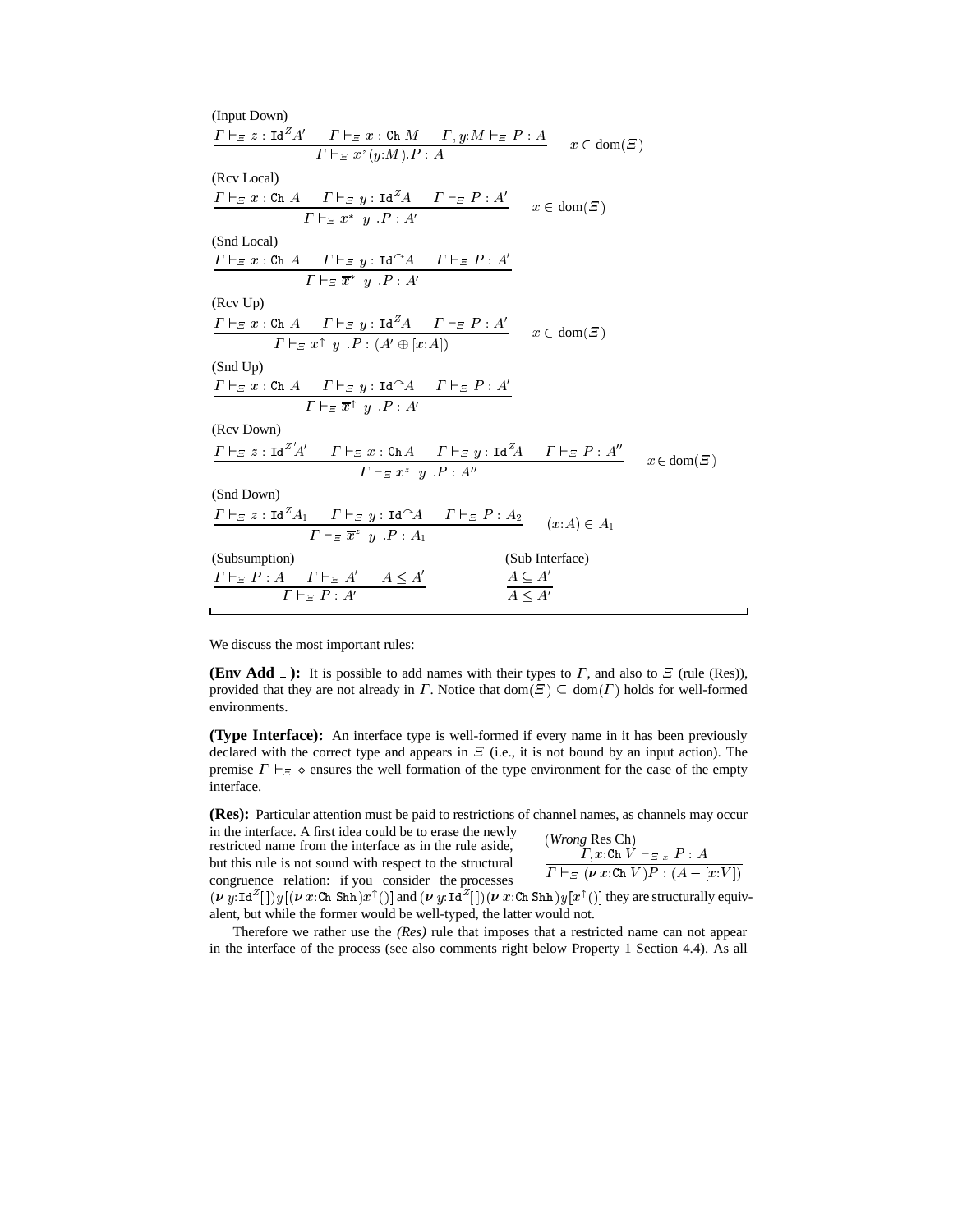the names must be declared in  $\Gamma$ , it may seem that this condition forces all the interfaces to be empty. But note that this restriction applies only to process interfaces not to seal identifiers. The reader must avoid confusion between the name a which has type  $Id^Z A$  (where A may be a very complex interface) and the process  $a[P]$  which, as stated by the rule (*Seal*), has type []. What is necessary is that the type of P (rather than the one of  $a[P]$ ) has interface A. That is, that the process P inside a seal  $a[P]$  respects the interface declared for its name a. Therefore the side condition of (*Res*) simply demands that the upward channels of <sup>a</sup> are not restricted inside  $a[P]$ . In other words, a channel appearing in an interface must be already known to the enclosing environment. This is a very desirable feature of the type system: the interface's names must be somewhat public.

A brief example can clarify what "somewhat" means. Consider the following two terms in the light of the *(Res)* rule, and notice that they are structurally equivalent:

1)  $y[(\nu x:\text{Ch Shh}) x^{\uparrow}()]$ ()]  $( \nu x : \text{Ch} \; \text{Shh}) y[x^{\uparrow}() ]$ 

Clearly, the first is not well-typed, since the process inside the seal should offer a restricted channel in the interface, and this is forbidden by the *(Res)* rule. Interestingly, the latter is not well-typed either: the type of the name  $y$  should include the channel  $x$  in the interface, but  $y$  is defined out of the scope of  $x$ ; therefore process in the scope of the restriction could be typed only under a context in which  $x$  is declared twice, which is impossible (see Property 1(c) in Section 4.4). The correct term is  $(\nu x:\text{Ch Shh})(\nu y:\text{Id } [x:\text{Shh}]) y[x^{\top}])$  in which the channel x is declared *before* the seal <sup>y</sup>. Briefly, a name that is used by a seal to read from its environment must already exist in the environment where the seal is declared.

In terms of the examples in Section 3.1, this means that we can declare that a machine  $x$  has interface [23 : *telnet*] only if the channel named <sup>23</sup> and the type *telnet* are both already known (that is, declared) in the environment.

**(Input**  $\Box$ ): All the rules for typing a process of the form  $\alpha$ . P follow a common pattern: this is especially true if we consider input and output rules separately.

The action  $x^{\eta}(y:M)$ . P binds y in P. Thus y must be added to the environment of P, provided that its type matches the type of x; y is not added to  $\Xi$  since it is bound by an input operation. Because we are doing an input, we also have to check that x is a  $\nu$ -introduced name, that is  $x \in \text{dom}(\Xi)$ . In *(Input Local)*, the input operation is local and nothing more has to be done. In *(Input Down)* we also check that the name of the seal from which the process wants to read is declared in  $\Gamma$ . In *(Input Up)* the input is from  $\uparrow$ , therefore the channel the process wants to read from must be added to the interface already deduced for  $P$ . This is done by the  $\oplus$  operator, which computes the union of two interfaces, but is not defined when the result would contain two different pairs y:M and y:M' with the same name y but different M, M'.

**(Output ):** In the case of local and upward output actions the rules *(Output Local)* and *(Output Up)* check that the types of the channel and of the argument match. The rule *(Output Down)* furthermore checks that the channel appears in the interface of the target seal with the right type. This enforces the interpretation of the interfaces: a process can write inside a seal only if the processes local to the seal are possibly going to read it.

**(Rcv ):** The typing rules for mobility actions do not differ from the respective communication actions. The main point is that in a receive operation the object name is not bound, so it is not added to the names in the scope of the continuation<sup>4</sup>. Remark that in order to send a seal on a channel, it must be declared to be mobile (attribute  $\sim$ ). In the Seal's model of mobility, when a seal is received it gets a name chosen by the receiver process. We use this feature, together with the fact

 $4$  This is due to the specificity of the receive action: when a seal is received it is activated at the same level as the process that received it. The movement actions look like interactions in the Fusion Calculus [14].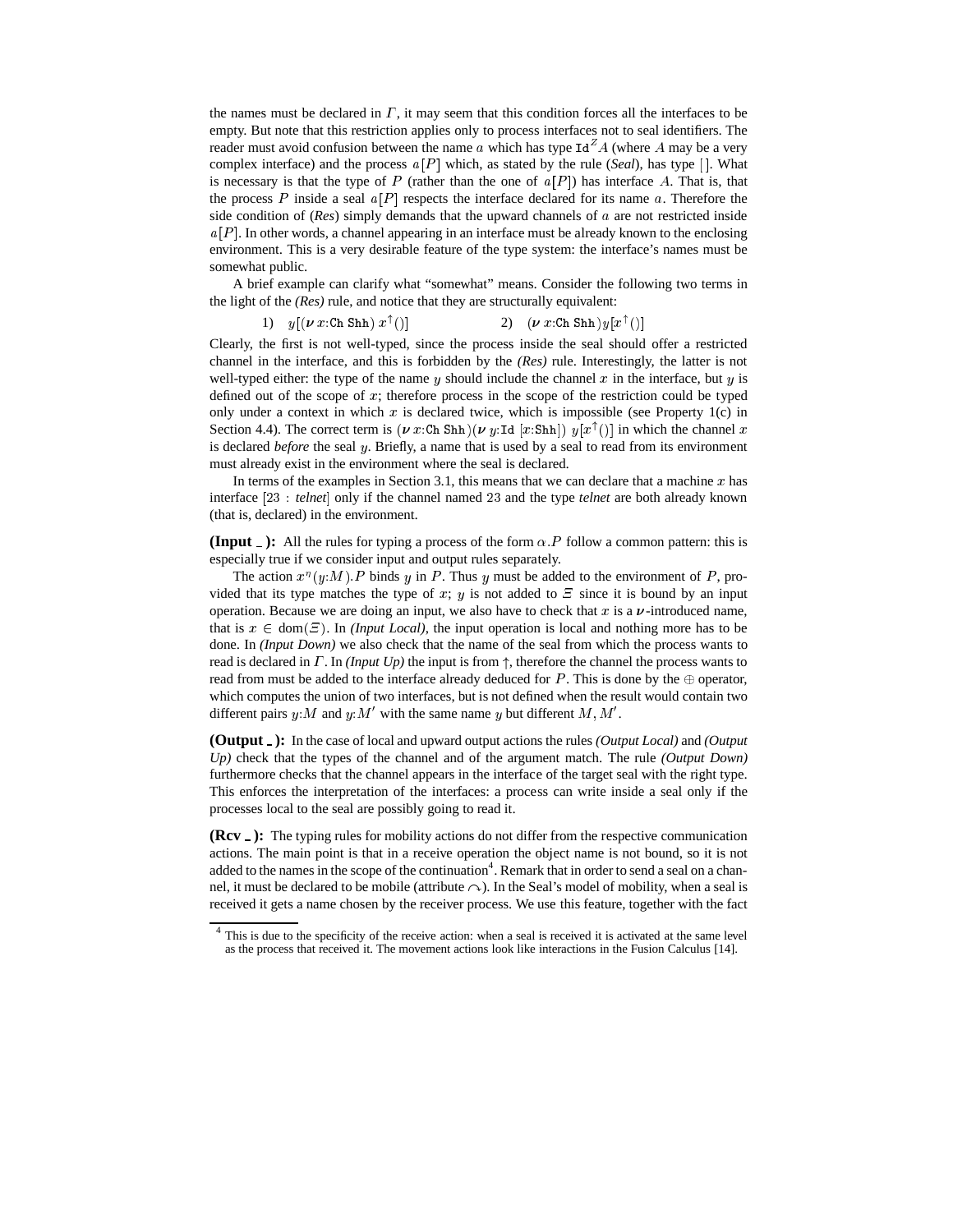that the mobility attribute is tied to seals names, to turn a mobile seal into an immobile one. For instance,  $(\nu x:\text{Ch }A)(\nu a:\text{Id}^{\sim}A)(\nu b:\text{Id}^{\perp}A)\overline{x}^{*}\overline{\{a\}}\mid x^{*}\overline{\{b\}}\mid a[P] \rightarrow (\nu b:\text{Id}^{\perp}A) b[P]$  turns the mobile seal named  $\alpha$  into an immobile seal named  $\beta$  (the opposite is also possible). This is achieved by imposing no constraints on the mobility attribute of the receiving name in the receive typing rule. Neither this nor the opposite is possible in [4].

**(Subtyping)** During reductions, actions can be consumed. Consider for example the process  $P = x^{\uparrow}(y:M).\overline{z}^*(y)$ . It is ready to input a name of type M on channel x and its type is  $[x:M]$ . Now place it in the context  $\mathcal{C}[-] = \overline{x}^a(w) |a[-]$  and consider the type of P and of its reductum:

$$
\overline{x}^{a}(w).Q \mid a[\underbrace{x^{\uparrow}(y:M).\overline{z}^{*}(y)}_{[x:M]}] \rightarrow Q \mid a[\underbrace{\overline{z}^{*}(w)}_{[1]}]
$$

To satisfy the subject reduction property we introduce a subtyping relation. We already discussed that the interface of a process should be regarded as the set of channels on which the process *may* perform input operations from  $\uparrow$ . This suggests that the addition of new channels in the interface of a process should not be considered as an error, since they are channels on which interaction will never take place. This is formalized by the subtyping notion defined in the *(Sub Interface)* rule, that allows channels to be added to the interface of a process.

This possibility of extending the interface is limited to the process types, and is not extended to seal interfaces. The interface of a seal is associated with its name and is immutable, hence it characterizes forever the range of interactions admitted by that seal. At the same time, subsumption allows a process with a smaller interface to be placed inside the seal. This is essential, since the more limited interface may be a consequence, as in the previous example, of the "consumption" of some actions. In this way, actions can get consumed inside a seal, while the seal preserves its crystallized interface.

#### **4.3 Typing algorithm**

The type rules in the previous section just need some slight modification to be converted into a type algorithm. As usual in type systems with subtyping, we must eliminate the subsumption rule by embedding subtyping in the other rules. Actually there are only two rules that need modifications. The first is the *(Par)* rule: in order to type-check  $P_1 \mid P_2$  in the environment  $\Gamma$ ,  $\Xi$  both  $P_1$ and  $P_2$  are checked resulting respectively in the two types  $A_1$  and  $A_2$ . If the process  $P_1 \nvert P_2$  can perform an input at  $\uparrow$  then either  $P_1$  or  $P_2$  must be able to perform it, and so it has been registered in one of  $A_1$  and  $A_2$ . Thus we have to merge the type informations kept in  $A_1$  and  $A_2$ , and this is achieved by means of the  $\oplus$  operator.

The second rule we need to modify is the *(Seal)* rule, to take into account that the interface of the process inside a seal may be a subtype of the interface associated with the seal name.  $(D_{\text{max}} \land 1_{\text{max}})$  $(0, 1, 1, 1, 0)$ 

$$
\frac{\Gamma \rhd_{\Xi} P_1: A_1 \quad \Gamma \rhd_{\Xi} P_2: A_2}{\Gamma \rhd_{\Xi} P_1 \mid P_2: A_1 \oplus A_2} \qquad \qquad \frac{\Gamma \rhd_{\Xi} x: \text{Id } A \quad \Gamma \rhd_{\Xi} P: A'}{\Gamma \rhd_{\Xi} x[P]:[]} \qquad A' \le A
$$

#### **4.4 Properties**

The typing algorithm defined above is sound and complete with respect to the type system.

#### **Theorem 1 (Soundness and completeness).**

*1.* If  $\Gamma \triangleright_{\Xi} P$  : A then  $\Gamma \vdash_{\Xi} P$  : A. 2. If  $\Gamma \vdash_{\Xi} P$  : A then  $\exists A'$  such that  $A' \leq A$  and  $\Gamma \rhd_{\Xi} P$  : A'.

A corollary of this theorem is the minimality of the algorithmic type:

**Corollary 1.**  $\Gamma \trianglerighteq E$  :  $\min\{A \mid \Gamma \vdash E \cap P : A\}$ , if the set is not empty.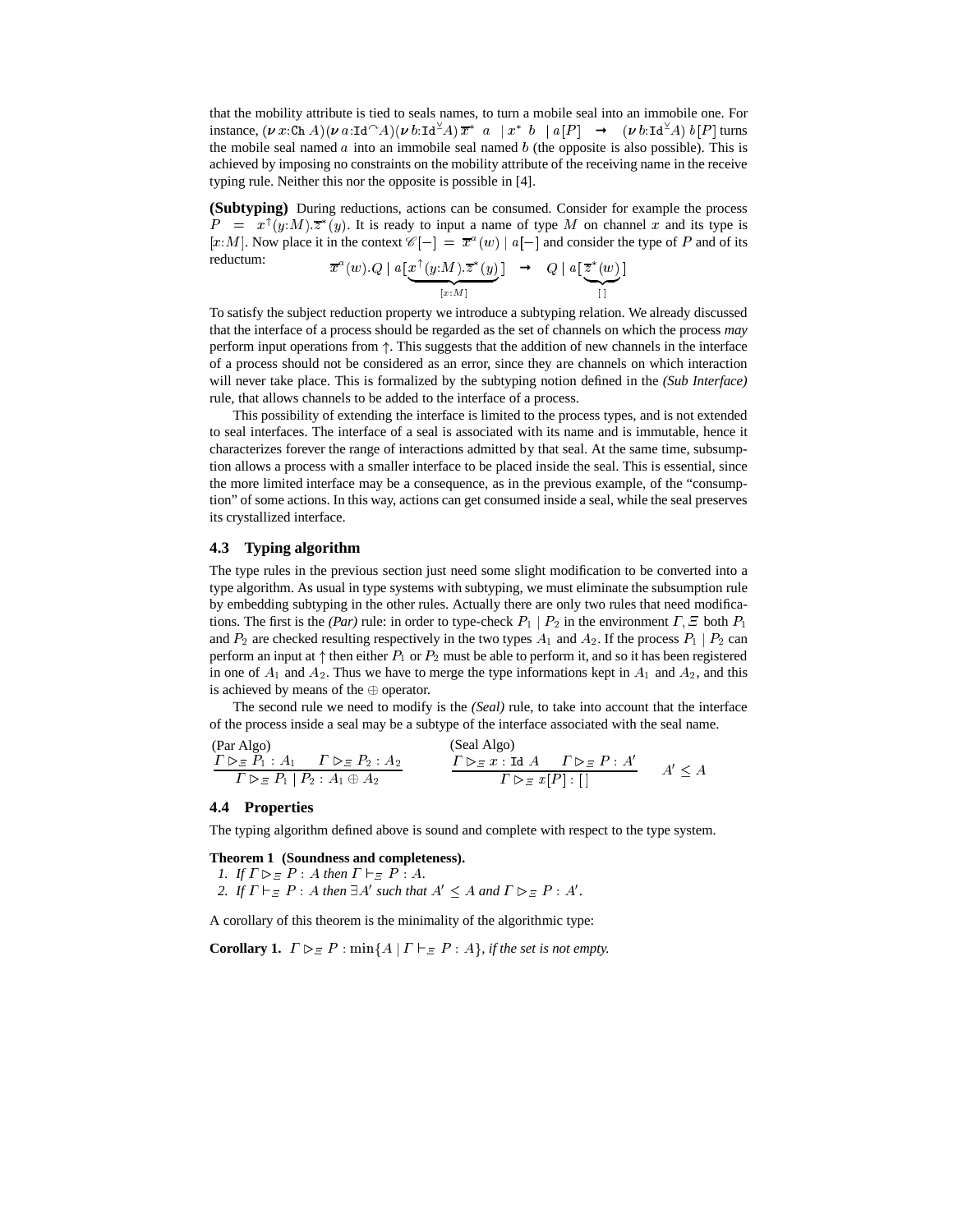In order to prove the subject reduction property we need a substitution lemma that states that substituting names for names of the same type in well-typed terms yields well-typed terms. This would fail if we allowed names that appear in interfaces to be substituted, hence we have to add a condition  $x \notin \text{dom}(\Xi)$  in the theorem hypothesis. This restriction is not a problem, since, as formalized by the management of  $\Xi$  in the *(Input*  $\Box$ ) rules, interactions can only substitute names that do not appear in dom $(\Xi)$ .

Thanks to Theorem 1, the substitution lemma can be stated directly on the type algorithm rather than on the type system.

**Lemma 1.** If  $\Gamma, x: M \rhd_{\Xi} P : A, x \notin dom(\Xi), and \Gamma \rhd_{\Xi} y : M, then \Gamma \rhd_{\Xi} P\{^y/x\} : A$ .

This lemma is used to prove the subject reduction property for the algorithmic system whence subject reduction for the type system can be straightforwardly derived:

**Theorem 2** (Subject Reduction). *If*  $\Gamma \triangleright \varnothing P$  : A and  $P \rightarrow Q$  then  $\Gamma \triangleright \varnothing Q$  : A.

Besides the characteristics discussed in Section 4.2 there several subtleties hidden in the type system that make subject reduction hold while keeping the rules relatively simple. Among these it is noteworthy to remark that the provability of a judgment  $\Gamma \vdash_{\Xi} \Im$  implies the following properties<sup>5</sup>:

**Property 1.** If  $\Gamma \vdash_{\Xi} \Im$  si provable then:

- a.  $\Gamma$ ,  $\Xi$  are well formed (i.e.,  $\Gamma \vdash_{\Xi} \diamond$  is provable);
- b. dom $(\Xi) \subseteq$  dom $(\Gamma)$ ;
- c. each variable has at most one type assignment in  $\Gamma$ .

These three properties allowed us to omit several sensible conditions from the typing rules since they are implicitly satisfied. So for example in the (Res) rule it is useless to require that  $x \notin$ dom( $\Xi$ ) since this already holds by the well-formation of the environment. Indeed  $\Gamma$ ,  $x:M \vdash_{\Xi,x}$  $\infty$  implies that  $x \notin \text{dom}(F, \Xi)$ . Even more,  $F, x:M \vdash_{\Xi, x} \infty$  implies that x does not occur in  $F$ , since by construction  $\Gamma$  is an ordered list; this rules out envirements such as  $y:\text{Id}[x:M']$ ,  $x:M$ . Similarly, in all the rules (Input  $\Box$ ) it always holds that y does not occur in  $\Gamma$ . This implies that  $y \notin \text{dom}(\Xi)$  since otherwise  $\Gamma \nvdash_{\Xi} \infty$  which contradicts that  $\Gamma \vdash_{\Xi} x$  : Ch M is provable.

## **5 Services vs. Effects**

In the introduction we hinted at two possible interpretations of agent interfaces. Interfaces may describe either *services*, that is the interactions that *must eventually* occur, or *effects*, that is the interactions that *may possibly* occur.

The former interpretation is the one that characterizes the type systems for object-oriented languages, while the latter is the one of our system. Indeed, superficially our interfaces look like the types of the objects in the "objects as records" analogy: just an array of methods one can invoke (in fact, the analogy between agents and objects is not a piece of news). However, there is an important difference. In the object framework, sending a message should result in a method being activated: the type of an object reports the set of messages the object will answer to. We can say that the interface of an object characterizes the *services* that the object offers to its environment.

According to our definition, a channel that appears in the interface of an agent (a seal) does not guarantee that interaction on this channel is always going to happen (indeed the channel may be guarded or already be consumed by a previous action). A more precise intuition of our system

 $<sup>5</sup>$  The first property follows by straightforward induction whose base are the rules (Type Shh), (Var), and</sup> (Dead). The other two are equally straightforward.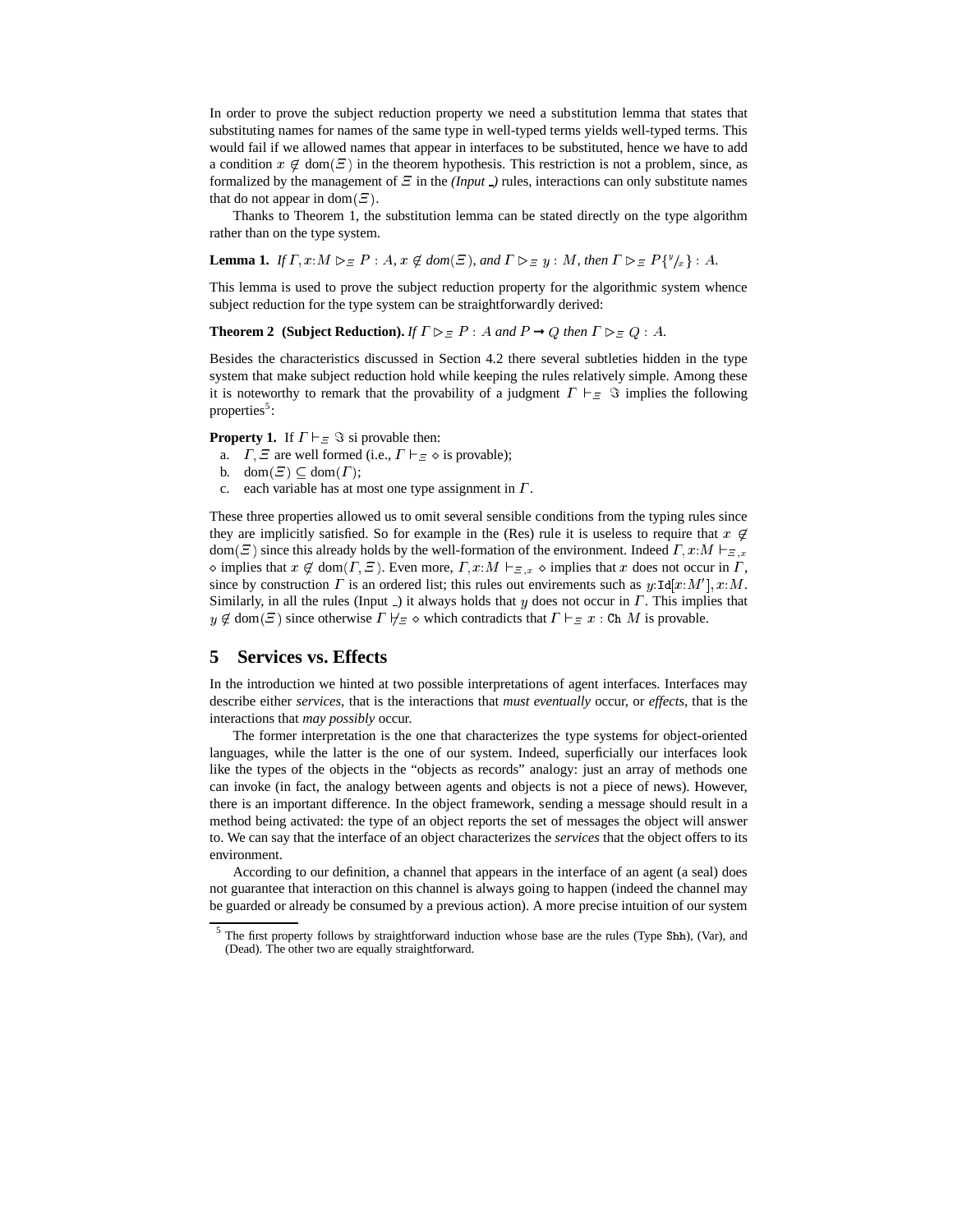is that an interface limits the *effects* that the agent can have on the environment: if an interaction occurs, it occurs on a channel defined in the interface and not on other channels.

There is a clear tension between the two interpretations and in this paper we opted for the second one. The reason for such a choice resides in the fact that  $\pi$ -calculus channels are essentially consumable resources. One of the clearest lessons we draw from this work is that there is an inherent difference between requiring a service (such as sending a message) and writing on a channel: the former does not affect the set of admissible interactions, while the latter does (by consuming a channel).

This tension is manifest at the level of subtyping: in case of effects the "may-provide" interpretation is embodied by a subtyping relation typical of *variant types* while in the case of services, we recover the classical record types relation that characterizes objects and their "must-provide" interpretation, as expressed by the rules on the side.

| (effects)        | (services)       |
|------------------|------------------|
| $A \subseteq A'$ | $A' \subseteq A$ |
| $A \leq A'$      | $A \leq A'$      |

Our analysis clearly shows that the two approaches are mutually exclusive, and that either one or the other has to be adopted according to the "consumability" of the communication layer.

In our system it is possible to recover the object/services characteristics by imposing restrictions to ensure *receptiveness* [16] of channels in the interface<sup>6</sup>, which roughly corresponds to make all the external interactions of an agent unconsumable. The intuition is that in this way we transform interface channels into (object) methods. Receptiveness can be ensured by imposing restrictions such as those presented in [1] or, in a coarser approach, by requiring that all receive and input actions on upper channels are guarded by replications, that is they must all be of the form  $|x^{\uparrow}(y) \cdot P$  and  $|x^{\uparrow}(y) \cdot P$ . In the latter case some simple modifications to our type system allow us to recover the service interpretation together with its (services) subtyping rule. It just suffices to straightforwardly modify the typing rules (Input Up) and (Rcv Up) to account for the new syntax, and the results of the previous section bring forth. However we decided to follow the other approach since the presence of concurrency does not ensure that services will be eventually satisfied. Indeed, even if the remote interactions are replicated they may still be guarded. Therefore a complete treatment would require further restrictions on these interactions bringing us too far from our original subject. Nevertheless we believe that such a direction is worth exploring.

## **6 Example: a web crawler**

In this section we give a simple example that uses mobility, higher-order types, and parametric write channels. Chapter 5 of [21] contains a much more complex example we did not include here for lack of space: in that example the toy distributed language introduced in [4] to show the expressivity of typed ambients is encoded in the Seal calculus version presented here.

In order to show a possible application of higher order typing and mobility attributes, we suggest the specification of a possible *web crawling* protocol. Currently, most commercial web search engines periodically access all the web pages that are reachable by some starting pages and index them in a database. Web searches access the database and retrieve relevant entries.

This technique is a greed bandwidth consumer. It may be interesting to define an alternative protocol where mobile agents are spawned over the web sites, where they collect and preelaborate the relevant information, so that the computational effort is distributed, and bandwidth consumption is dramatically reduced.

The Seal specification of this protocol is depicted in Figure 2, where top level represents the network and hosts are immobile seals that lie inside it; crawlers are modeled by mobile seals, being able to navigate among hosts.

<sup>6</sup> An alternative solution is to use the object framework but to give up with the "must provide" interpretation.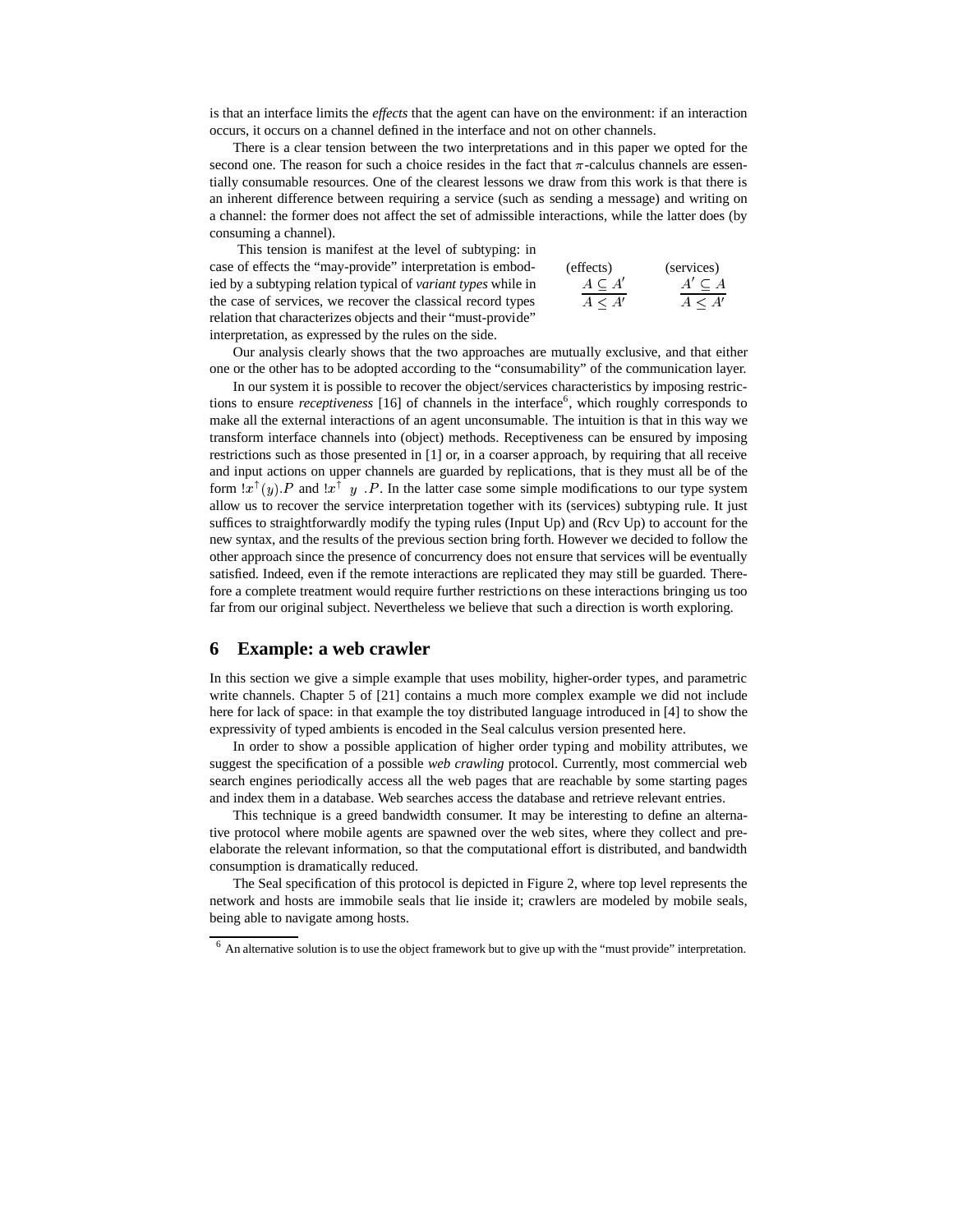| SYSTEM = HOME   NETSUPPORT   WebSite_1 [WEBSITE]      WebSite_n [WEBSITE]                                                                                                                                                                                                                                                                  |
|--------------------------------------------------------------------------------------------------------------------------------------------------------------------------------------------------------------------------------------------------------------------------------------------------------------------------------------------|
| $C_{\text{RAWLER}}(\text{start}) = \overline{\text{cd}}^{\uparrow}(\text{start}).$<br>repeat ( $\inf(\inf \circ \text{info})$ . <processinfo>.<br/>if <b>nextDest</b> then <math>\overline{cd}^{\dagger}</math>(<b>nextDest</b>) else result<sup>†</sup>(k:Ch <i>info</i>).<math>\overline{k}^{\dagger}</math>(crawledInfo))</processinfo> |
| $HOME = \text{craw}[\text{CRAWLER}(\text{WebSite\_1})] \mid  \mid \text{craw}[\text{CRAWLER}(\text{WebSite\_n})] \mid$<br>repeat ( $(\nu \text{ k:Ch }info)$ result $\text{craw}(k)$ , $k^{\text{craw}}(crawledInfo:info)$ , <storecrawledinfo>)</storecrawledinfo>                                                                        |
| WEBSITE = $437^{\dagger}$ craw $\frac{1}{2}$ in $\frac{1}{2}$ in $\frac{1}{2}$ (info). $\frac{1}{437}$ $\frac{1}{2}$ craw $\frac{1}{2}$ < OTHERSERVICES >                                                                                                                                                                                  |
| NETSUPPORT = repeat $(\nu x)$ : Ch craw)<br>$(\overline{x}^*\{craw\}   (\nu c:Id^craw) x^*\{c\}.cd^c(dest:hostName).437^{dest}\{c\}.437^{dest}\{craw\})$                                                                                                                                                                                   |



HOME, which is a process that lives at the network level, spawns a crawler for each root web site. The crawler will go away and come back, to tell HOME about its findings, as we will see later.

CRAWLER communicates on channel "cd" ("crawler destination") the name of the first site it wants to visit<sup>7</sup>. This information is received by NETSUPPORT which first renames the crawler with a fresh name c; this renaming is performed by sending the crawler along the local channel  $x$ . Then, NETSUPPORT sends the crawler to the requested destination, via the port 437. Once the crawler is in the site, it reads the information via the port "in", and is sent out of WEBSITE along channel 437. The crawler processes the information (which generates a list of other possible destinations), then checks whether it has to visit more sites; if it does not, it uses the channel "result" to ask HOME for a secure channel  $k$  and sends the result on it.

HOME sends the secure channel name  $k$  along the result<sup>craw</sup> channel, reads the collected information from  $k$ , and stores it.

A generic WEBSITE must have a dæmon that is ready to receive crawlers on port <sup>437</sup> and, after having provided them with information on channel "in", sends them out via the port <sup>473</sup> again.

The interface that characterizes a crawler is  $craw = [\text{in} : \text{info} : \text{result} : \text{Ch} (\text{info})]$ . All the crawlers in the toplevel have the name **craw**, of type  $Id^{\frown}$ [in: *info* ; result: Ch (*info*)]. The other relevant interface in the example is the one of the hosts: it is a higher-order type, since it contains the interface *craw*, i.e. it specifies the protocol of the agents it is willing to accept. This interface has the following form: [437 : *craw* ; < OTHERPORTS > ]. Since hosts are immobile, they are denoted by names whose type is  $hostName = Id^{\times}[437 : craw] <$  OTHERPORTS >.

## **7 Practical Applications**

In order to show the potential of our type system we hint at how it can be used to provide the JavaSeal Agent Kernel [2, 18] with a minimal type system. JavaSeal is an experimental platform that provides several abstractions for constructing mobile agent systems in Java. JavaSeal uses relatively coarse grained types; in particular, objects exchanged during interaction are encapsulated in Capsules. Capsules are the only entities liable to be sent over channels. The contents of a capsule are widening to the generic type Object thus loosing all static information. Furthermore, the system does not distinguish between channel and seal identifiers as both are denoted

<sup>7</sup> repeat is syntactic sugar for ! and if then else can be easily encoded. We use italics for types, roman font for channels, small capitals for metavariables, and boldface font for seal names.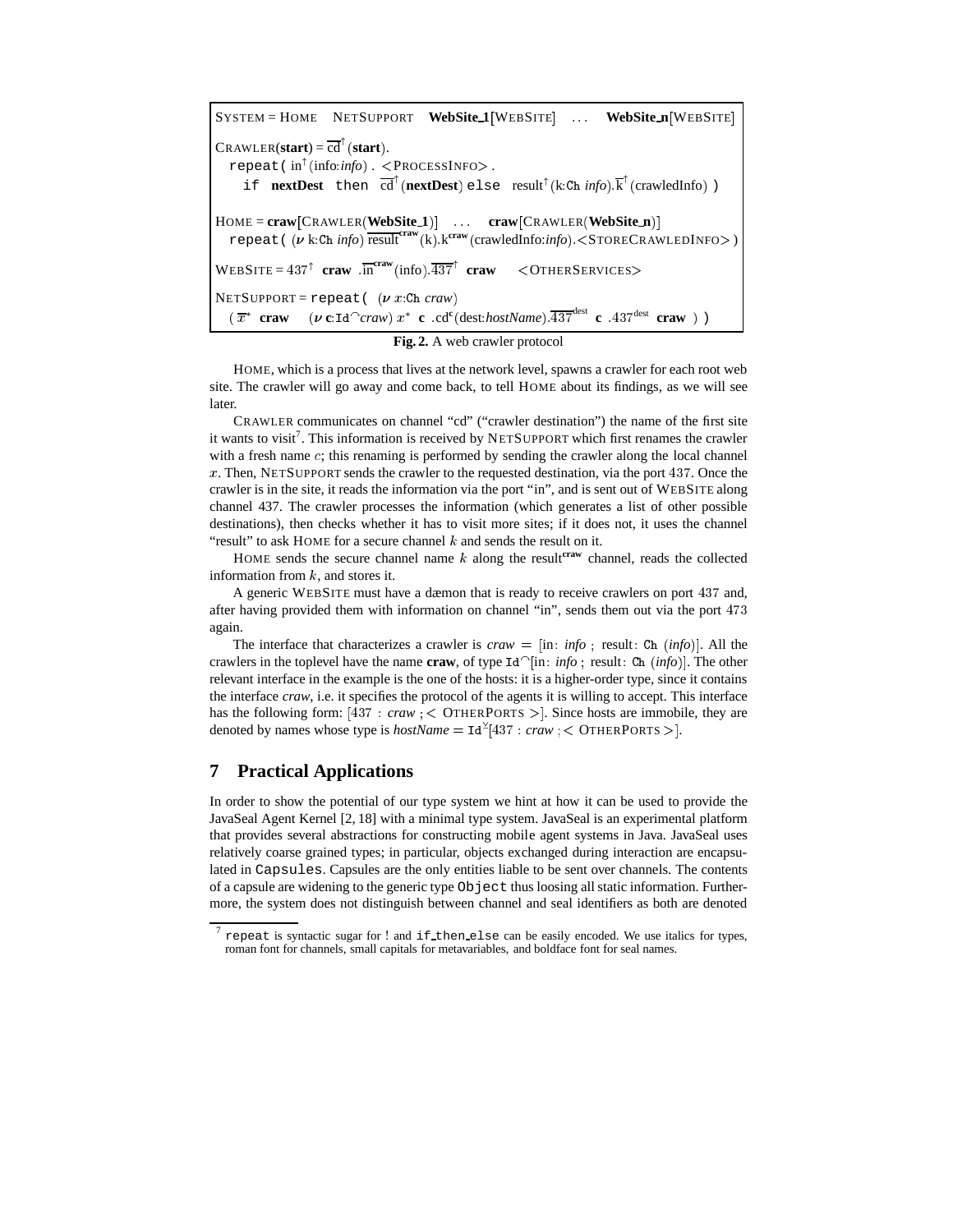by objects of the class Name. In other words, JavaSeal does little type checking and what it does is mostly performed at run time through dynamic type casts. This means that JavaSeal agents are prone to errors.

In particular, each object exchanged during interaction is encapsulated with type Object into a Capsule, being capsules the only entities liable to be sent over channels. Also there is not a clear distinction between channels and seal identifiers since they are generically classified by the class Name. In other words JavaSeal type checking is rather weak since it heavily relies on the use of dynamic type casts, and as such it is quite prone to errors.

JavaSeal is based on the primitives of the original Seal calculus. Therefore it does not provide shared channels: channels are localized and access to them is granted via portals opening operations. More precisely this signifies that for example a downward output operation on channel  $x^y$  synchronizes only with local input operation on x in the seal y, and that the interaction needs presence in y of an explicit permission open<sub> $x$ </sub> that authorizes the parent to use the local channel  $x$ . That is the (write in) becomes the following three parties reduction rule:

 $\overline{x}^y(v)$ .  $P \mid y[x^*(u)$ .  $Q \mid \text{open}_\tau x \mid R] \rightarrow P \mid y[Q\{v/u\} \mid R]$  (write in)

It is quite straightforward to adapt our interfaces types to located channels and portals: recall that interfaces trace all the channels on which there is an information flow from the parent to the child. Therefore the interface of a (Java)Seal agent must contain all channels the agent may perform input on and that (a) either are located in the parent (b) or are local and have a matching upward portal open operations.

Our proposal is then to endow the actual JavaSeal syntax with some type informations that will be processed by a preprocess to type-check the source, and then will be erased yielding a standard JavaSeal program. In order to enhance readability we write the information that are to be erased by the preprocessor in boldface. More particularly we propose to add the following (preprocessor) types:

Name $Ch$ [*T*] it is used to classify channel *names* (it corresponds to Ch *T*). The type part [*T*] is optional (its absence means that the content of the channel does not need to be checked)

Name**Seal^[A]** it is used to classify seal names (it corresponds to Id<sup>*\*</sup>A*). Both the immobility</sup> attribute  $\hat{}$  and the interface part [A] are optional (the absence of  $\hat{}$  corresponding to  $\hat{}$ , and the one of the interface meaning that outputs towards the seal do not need to be checked).

In order to have backward compatibility and let the programmer decide how fine-grained the preprocessor analysis should be, we order the newly introduced types according to the subtyping relation described by the diagram below.

Thus the Name type that in the current JavaSeal implementation identifies all names, will be refined by separating channel names from agent names. Agent names will allow a second refinement by specifying their interfaces or its mobility attribute. A similar specialization is possible by specifying or not the Name**Ch[**T**]** content of the channel. The idea is that the programmer is free Name**Ch** . . Name**Seal**  $\sim$ <sup>A</sup> <sup>A</sup> <sup>A</sup> <sup>A</sup> <sup>A</sup> <sup>A</sup> <sup>A</sup> Name**Sealˆ** .,  $\sim$ <sup>A</sup> <sup>A</sup> <sup>A</sup> <sup>A</sup>  $\overline{\phantom{a}}$ @ @ @ @ @

to decide whether the preprocessor has just to check that, say, the name used to denote a



channel is indeed a channel name, or also match the type of its content. Similarly the programmer may force the check of downward write operations, or just require that they are directed to some named seal. The more the leaves of the hierarchy are used the more the check will be complete.

Thus the Name type that in the current JavaSeal implementation identifies all names, will be refined by separating channel names from agent names. Agent names will allow a second refine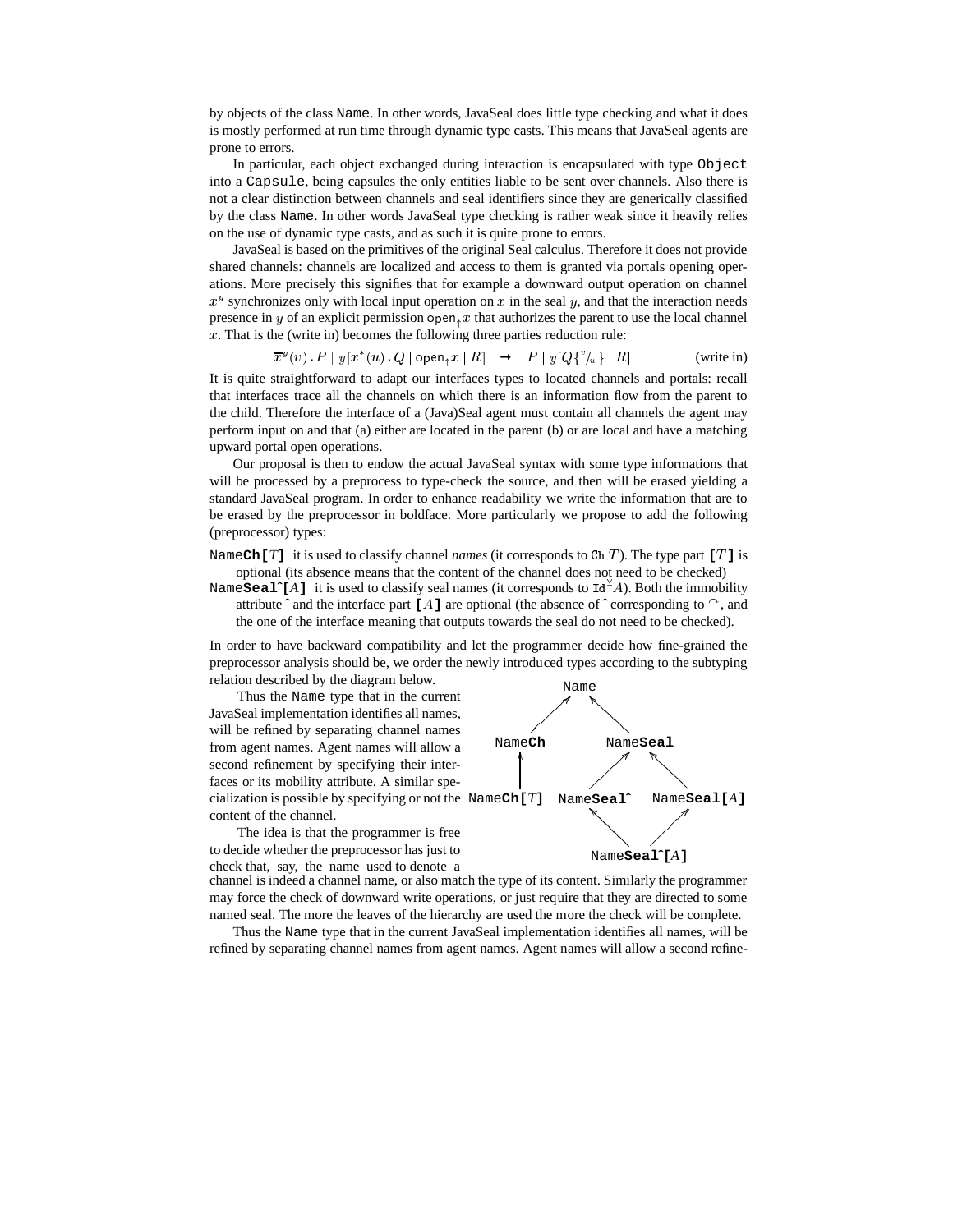ment by specifying their interfaces or its mobility attribute. A similar specialization is possible by specifying or not the content of the channel.

The idea is that the programmer is free to decide whether the preprocessor has just to check that, say, the name used to denote a channel is indeed a channel name, or also match the type of its content. Similarly the programmer may force the check of downward write operations, or just require that they are directed to some named seal. The more the leaves of the hierarchy are used the more the check will be complete.

This system is particularly interesting when it is used in conjunction with parametric classes such as they are defined for example in Pizza [13]. So the Capsule and Channel classes of JavaSeal could be rewritten as follows

```
final class Capsule<X> implements Serializable {
  Capsule(X obj);
  final X open();
}
final class Channel<X> {
  static void send(NameCh[X] chan, NameSeal seal, Capsule<X> caps);
  static Capsule<X> receive(NameCh[X] chan, NameSeal seal);
}
```
It is interesting to notice that after preprocessing, by applying the Pizza homogeneous translation of [13] to all non-erased occurrences of the type variable, one recovers the original interface of JavaSeal:

```
final class Capsule implements Serializable {
  Capsule(Object obj);
  final Object open();
}
final class Channel {
  static void send(Name chan, Name seal, Capsule caps);
  static Capsule receive(Name chan, Name seal);
}
```
## **8 Conclusion**

In this work we presented a new definition of the Seal Calculus that gets rid of existing inessential aspects while preserving the distinctive features of the Seal model. We used it to tackle the problem of typing not only mobile agents but also their movement, so that the latter can be controlled and regulated. The solution we used, typed channels, is an old one —it is standard in  $\pi$ -calculus— but its use for typing mobility is new, and results into a higher order type systems for agents (as [20] is a higher order type system for processes). At the same time, we designed our type system so that it induces an interpretation of interfaces as effects and we discussed its distinctive features.

This work is just a starting point and for some aspects it is still unsatisfactory. For example more work is needed to define a type system that captures one of the peculiar security characteristics of the Seal Calculus, that is the name-spaces separation: in the actual version if two agents residing in different locations have the same name, then the type system forces them to have the same type too.

At the same time this work already constitutes an exciting platform whence further investigation can be started. In particular we are planning to use some form of grouping similar to those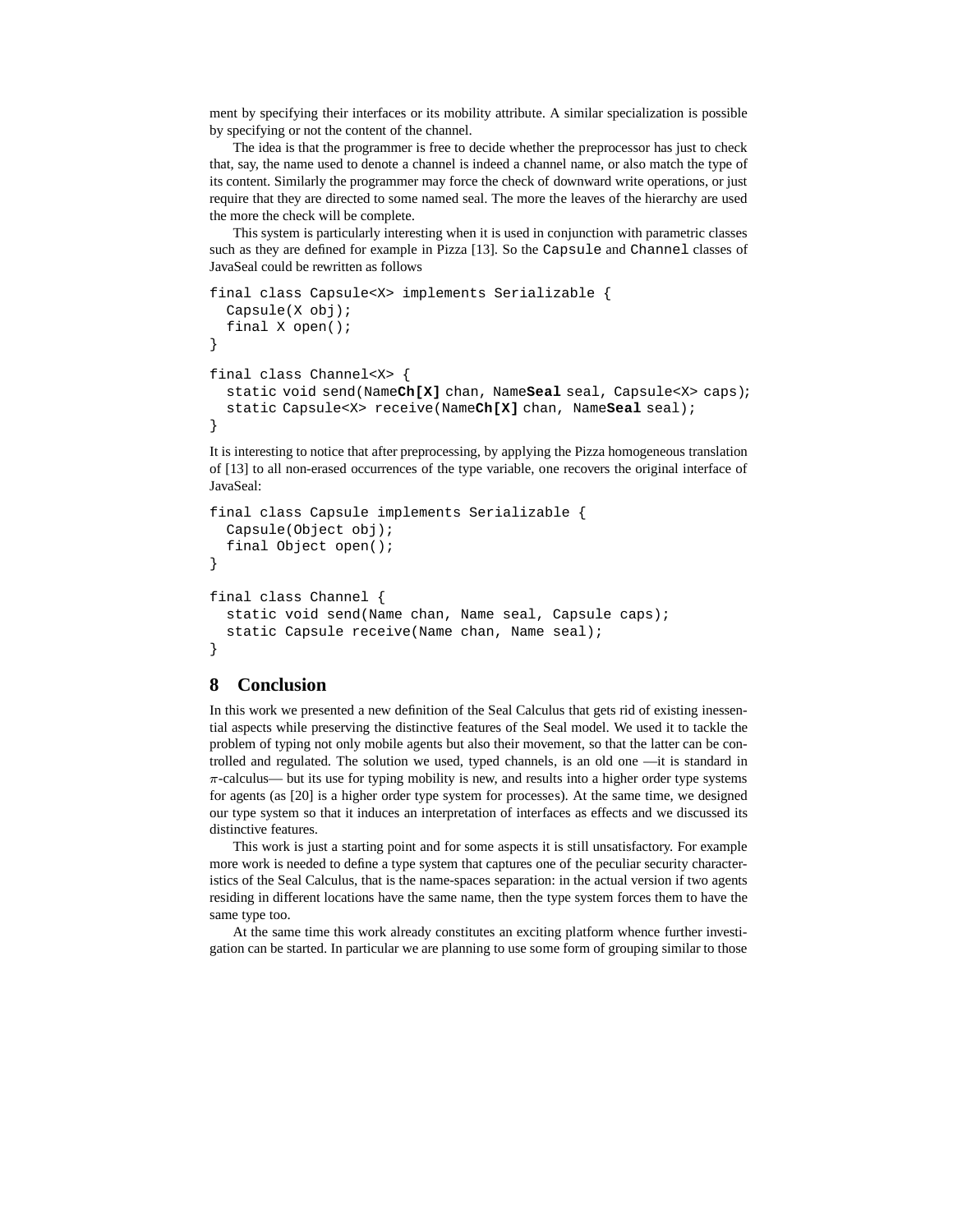in [5, 3] for a different solution to the problem of type dependencies, as well as to investigate a distributed version of the type system, on the lines of [3]. It would also be interesting to verify what the *single threaded types*, introduced in [9] for the Ambient Calculus with co-actions, would bring forth in the Seal Calculus, where co-actions are inherently present.

*Acknowledgments* : The authors want to thank Mariangiola Dezani, Matthew Hennessy, Jan Vitek, and the anonymous referees for useful comments on this paper. This work was partially supported by CNRS Program *Telecommunications*: "Collaborative, distributed, and secure programming for Internet".

## **References**

- 1. R. Amadio, G. Boudol, and C. Lhoussaine. The receptive distributed  $\pi$ -calculus. In *FST&TCS*, number 1738 in Lecture Notes in Computer Science, pages 304–315, 1999.
- 2. C. Bryce and J. Vitek. The JavaSeal mobile agent kernel. *Autonomous Agents and Multi-Agent Systems*, 2002. To appear.
- 3. M. Bugliesi and G. Castagna. Secure safe ambients. In *Proc. of the 28th ACM Symposium on Principles of Programming Languages*, pages 222–235, London, 2001. ACM Press.
- 4. L. Cardelli, G. Ghelli, and A. Gordon. Mobility types for mobile ambients. In *Proceedings of ICALP'99*, number 1644 in Lecture Notes in Computer Science, pages 230–239. Springer, 1999.
- 5. L. Cardelli, G. Ghelli, and A. D. Gordon. Ambient groups and mobility types. In *International Conference IFIP TCS*, number 1872 in Lecture Notes in Computer Science, pages 333–347. Springer, August 2000.
- 6. L. Cardelli and A. Gordon. Mobile ambients. In *Proceedings of POPL'98*. ACM Press, 1998.
- 7. L. Cardelli and A. Gordon. Types for mobile ambients. In *Proceedings of POPL'99*, pages 79–92. ACM Press, 1999.
- 8. M. Hennessy and J. Riely. Resource access control in systems of mobile agents. *Information and Computation*, 2000. To appear.
- 9. F. Levi and D. Sangiorgi. Controlling interference in Ambients. In *POPL '00*, pages 352–364. ACM Press, 2000.
- 10. M. Merro. *Locality in the*  $\pi$ -calculus and applications to distributed objects. PhD thesis, École de Mines de Paris, October 2000.
- 11. R. Milner, J. Parrow, and D. Walker. A calculus of mobile processes, Parts I and II. *Information and Computation*, 100:1–77, September 1992.
- 12. Robin Milner. The polyadic  $\pi$ -calculus: a tutorial. Technical Report ECS–LFCS–91–180, Laboratory for Foundations of Computer Science, Department of Computer Science, University of Edinburgh, UK, October 1991. Appeared in *Proceedings of the International Summer School on Logic and Algebra of Specification*, Marktoberdorf, August 1991. Reprinted in *Logic and Algebra of Specification*, ed. F. L. Bauer, W. Brauer, and H. Schwichtenberg, Springer-Verlag, 1993.
- 13. M. Odersky and P. Wadler. Pizza into Java: Translating theory into practice. In *24th Ann. ACM Symp. on Principles of Programming Languages*, 1997.
- 14. J. Parrow and B. Victor. The Fusion Calculus: Expressiveness and symmetry in mobile processes. In *Logic in Computer Science*. IEEE Computer Society Press, 1998.
- 15. B. Pierce and D. Sangiorgi. Typing and subtyping for mobile processes. *Mathematical Structures in Computer Science*, 6(5), 1996.
- 16. D. Sangiorgi. The name discipline of uniform receptiveness. *Theoretical Computer Science*, 221(1–2):457–493, 1999.
- 17. P. Sewell and J. Vitek. Secure composition of insecure components. In *12th IEEE Computer Security Foundations Workshop*, 1999.
- 18. J. Vitek, C. Bryce, and W. Binder. Designing JavaSeal: or how to make Java safe for agents. In Dennis Tsichritzis, editor, *Electronic Commerce Objects*. University of Geneva, 1998.
- 19. J. Vitek and G. Castagna. Seal: A framework for secure mobile computations. In *Internet Programming Languages*, number 1686 in Lecture Notes in Computer Science. Springer, 1999.
- 20. N. Yoshida and M. Hennessy. Assigning types to processes. In *Proceedings, Fifteenth Annual IEEE Symposium on Logic in Computer Science*, pages 334–348, 2000.